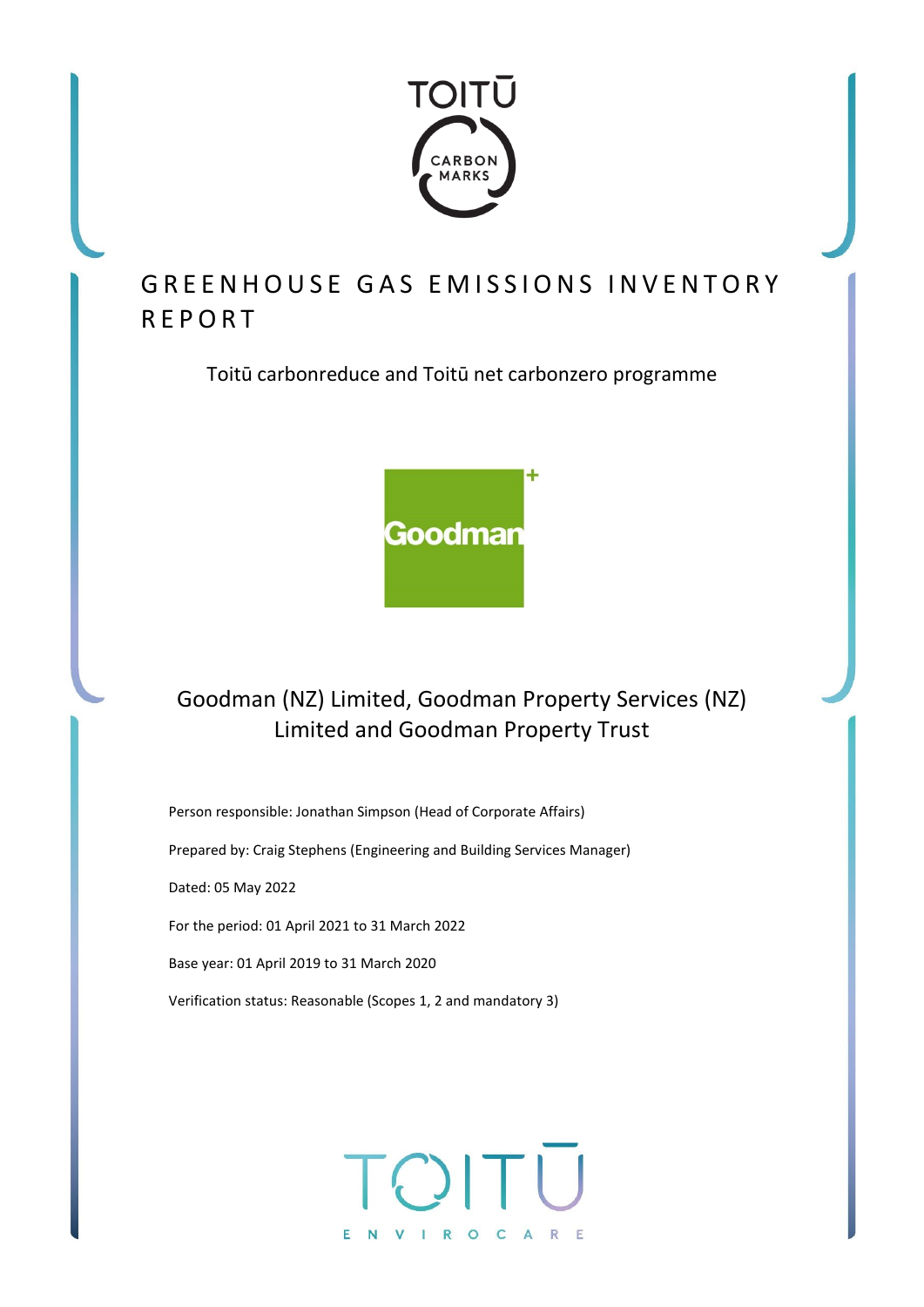## <span id="page-1-0"></span>DISCLAIMER

The template has been provided by Enviro-Mark Solutions Limited trading as Toitū Envirocare. While every effort has been made to ensure the template is consistent with the requirements of ISO 14064- 1:2006, Toitū Envirocare does not accept any responsibility whether in contract, tort, equity or otherwise for any action taken, or reliance placed on it, or for any error or omission from this report. The template should not be altered (i.e. the black text); doing so may invalidate the organisation's claim that its inventory is compliant with the ISO 14064-1:2006 standard.

This work shall not be used for the purpose of obtaining emissions units, allowances, or carbon credits from two or more different sources in relation to the same emissions reductions, or for the purpose of offering for sale carbon credits which have been previously sold.

The consolidation approach chosen for the greenhouse gas inventory should not be used to make decisions related to the application of employment or taxation law.

This report shall not be used to make public greenhouse gas assertions without independent verification and issue of an assurance statement by Toitū Envirocare.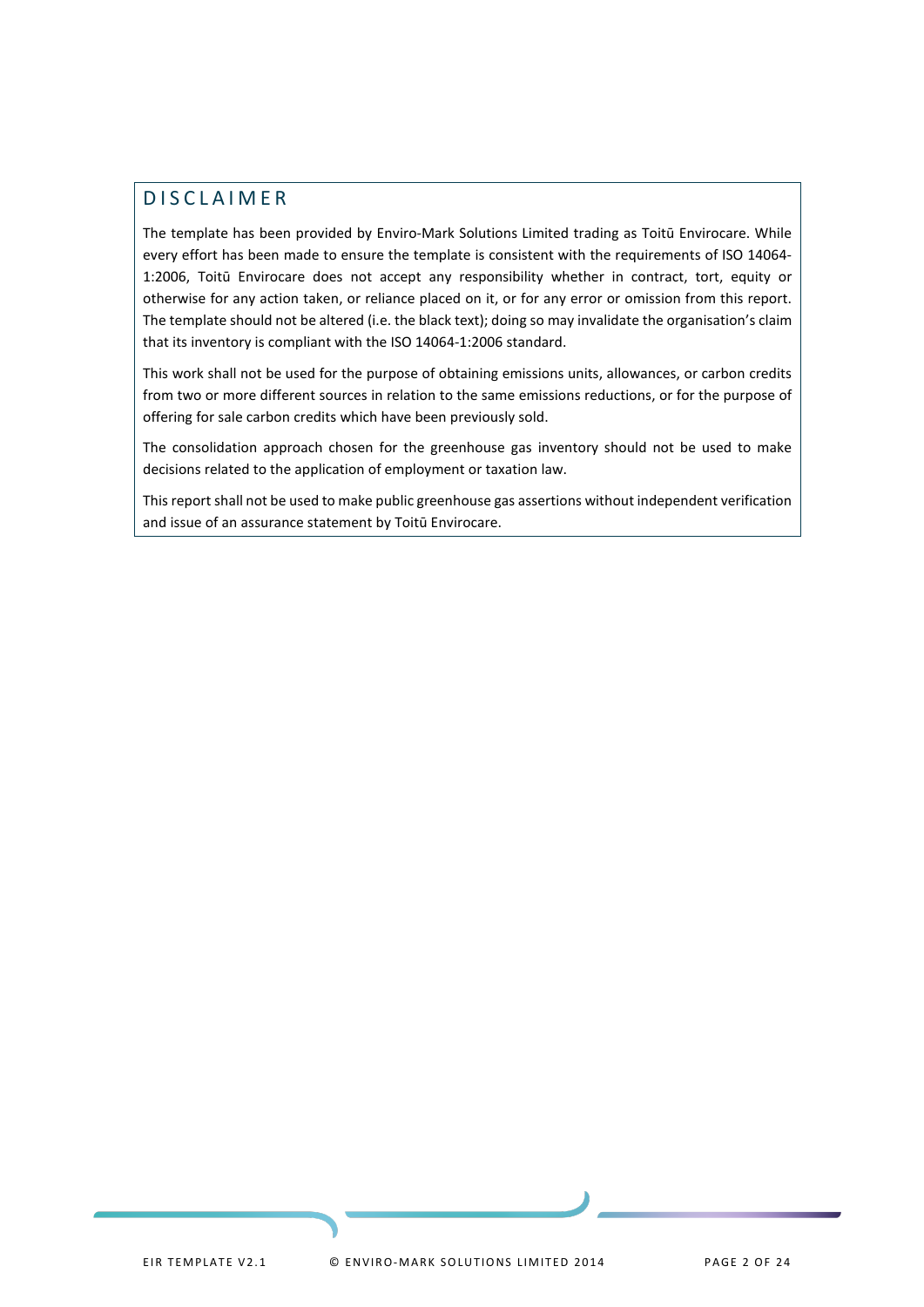## CONTENTS

| 1  |                                                                                    |  |
|----|------------------------------------------------------------------------------------|--|
| 2  |                                                                                    |  |
| 3  |                                                                                    |  |
| 4  |                                                                                    |  |
| 5  |                                                                                    |  |
| 6  |                                                                                    |  |
| 7  | 6.1<br>6.2<br>6.3<br>6.4                                                           |  |
| 8  |                                                                                    |  |
| 9  |                                                                                    |  |
| 10 |                                                                                    |  |
| 11 |                                                                                    |  |
| 12 | 11.1<br>11.2                                                                       |  |
| 13 |                                                                                    |  |
| 14 |                                                                                    |  |
| 15 |                                                                                    |  |
|    |                                                                                    |  |
|    | Table 2: Gross organisation GHG emissions by scope for current measurement year. 5 |  |
|    |                                                                                    |  |
|    |                                                                                    |  |
|    |                                                                                    |  |
|    |                                                                                    |  |
|    |                                                                                    |  |
|    |                                                                                    |  |
|    |                                                                                    |  |
|    |                                                                                    |  |
|    |                                                                                    |  |
|    |                                                                                    |  |
|    |                                                                                    |  |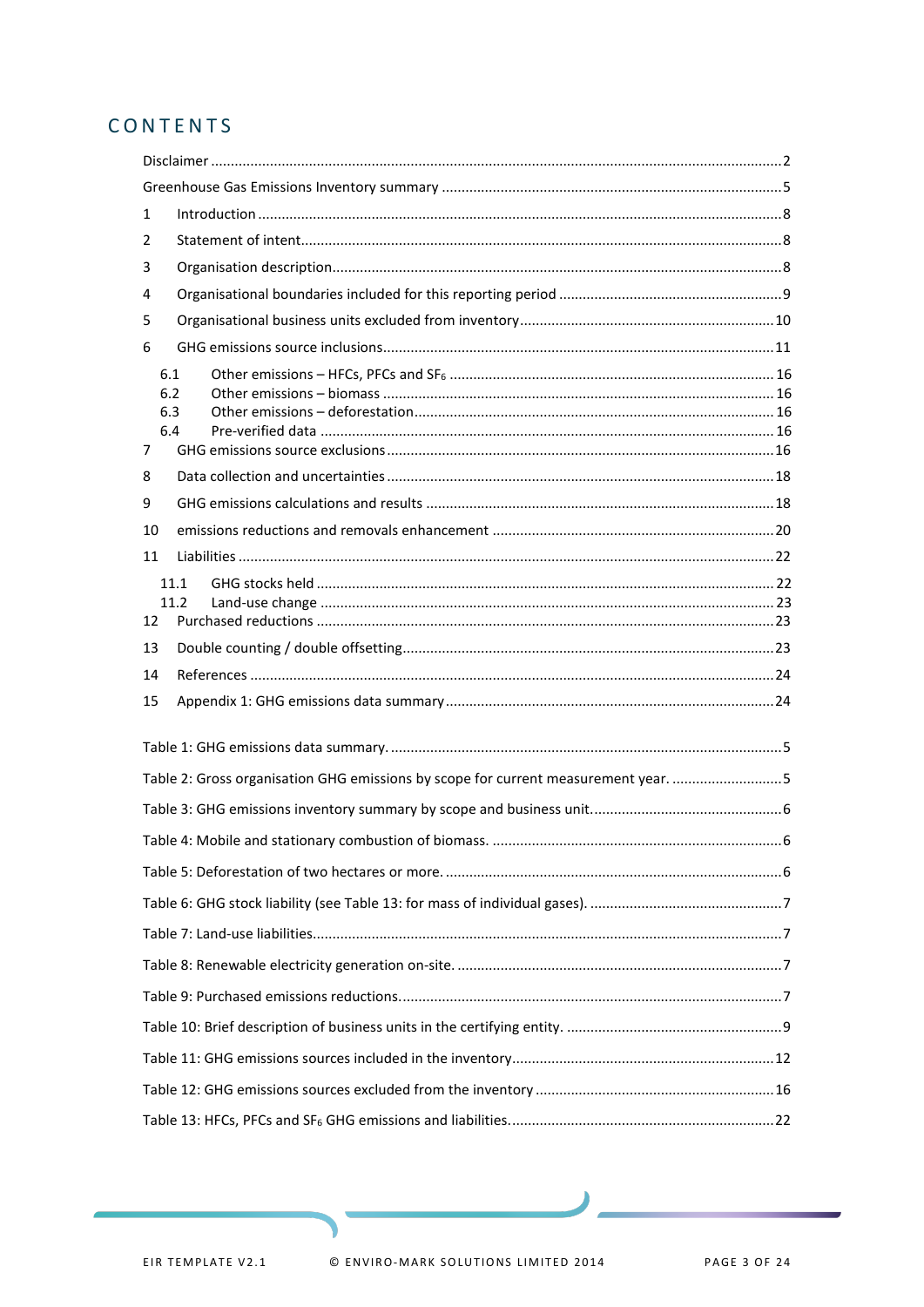| Figure 5: Comparison of GHG operational emissions by scope between the reporting periods. 21 |  |
|----------------------------------------------------------------------------------------------|--|
| Figure 6: Comparison of GHG operational emissions by emissions sources between the reporting |  |
| Figure 7: Comparison of emissions by business unit between the reporting periods22           |  |

۱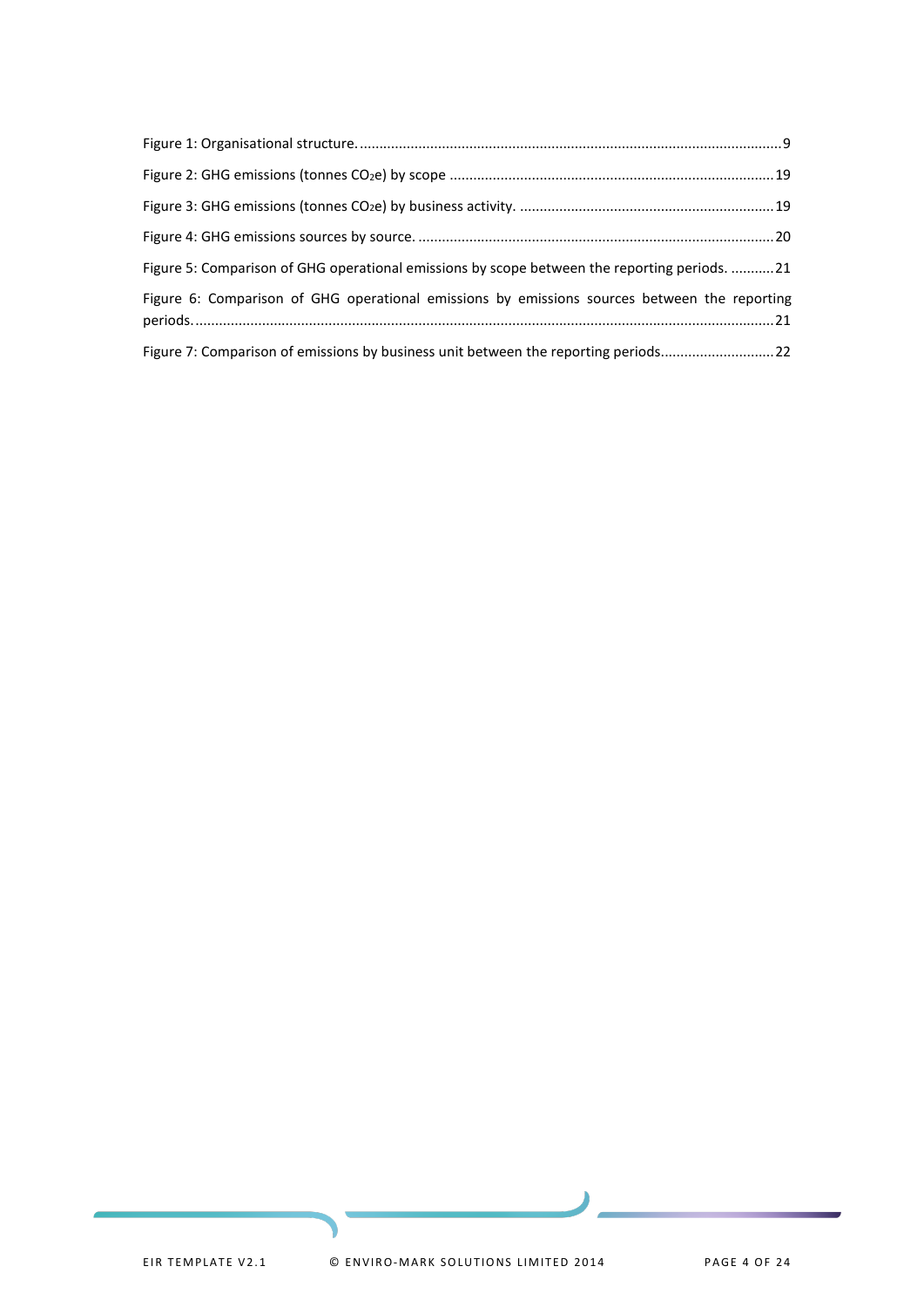## <span id="page-4-0"></span>GREENHOUSE GAS EMISSIONS INVENTORY SUMMARY

<span id="page-4-1"></span>**Table 1: GHG emissions data summary.**

|                                                                                                        | 2020    | 2021    | 2022    |
|--------------------------------------------------------------------------------------------------------|---------|---------|---------|
| Scope 1                                                                                                | 596.19  | 270.44  | 193.87  |
| Scope 2                                                                                                | 173.05  | 202.32  | 168.48  |
| Scope 3 Mandatory                                                                                      | 108.27  | 55.82   | 76.46   |
| Scope 3 Additional                                                                                     | 0.00    | 0.00    | 0.00    |
| Scope 3 One time                                                                                       | 0.00    | 0.00    | 0.00    |
| Total gross emissions                                                                                  | 877.50  | 528.59  | 438.80  |
| Certified green electricity                                                                            | 0.00    | 0.00    | 0.00    |
| Purchased emission reductions                                                                          | 0.00    | 0.00    | 0.00    |
| Net GHG emissions (all scopes)                                                                         | 877.50  | 528.59  | 438.80  |
| Total gross GHG emissions per FTE                                                                      | 13.30   | 8.26    | 6.73    |
| Total mandatory GHG emissions per FTE                                                                  | 13.30   | 8.26    | 6.73    |
| Total gross GHG emissions per Revenue - GHG emissions per revenue, property<br>income (\$Millions)     | 4.76    | 2.87    | 2.78    |
| Total mandatory GHG emissions per Revenue - GHG emissions per revenue,<br>property income (\$Millions) | 4.76    | 2.87    | 2.78    |
| Total gross GHG emissions per square meter                                                             | 0.00065 | 0.00040 | 0.00034 |
| Total mandatory GHG emissions per square meter                                                         | 0.00065 | 0.00040 | 0.00034 |
| Total gross GHG emissions per Turnover/revenue (\$Millions)                                            | 6.04    | 3.45    | 2.78    |
| Total mandatory GHG emissions per Turnover/revenue (\$Millions)                                        | 6.04    | 3.45    | 2.78    |

*Note: total mandatory emissions includes scope 1, scope 2, and scope 3 (i.e. excludes scope 3 one-time and scope 3 additional). Refer to inventory spreadsheet for full time series.*

#### <span id="page-4-2"></span>**Table 2: Gross organisation GHG emissions by scope for current measurement year.**

| Indicator                | tCO <sub>2</sub> e |
|--------------------------|--------------------|
| Scope 1                  |                    |
| Refrigerants             | 99.04              |
| <b>Stationary Energy</b> | 28.58              |
| Transport fuels          | 66.25              |
| Scope 2                  |                    |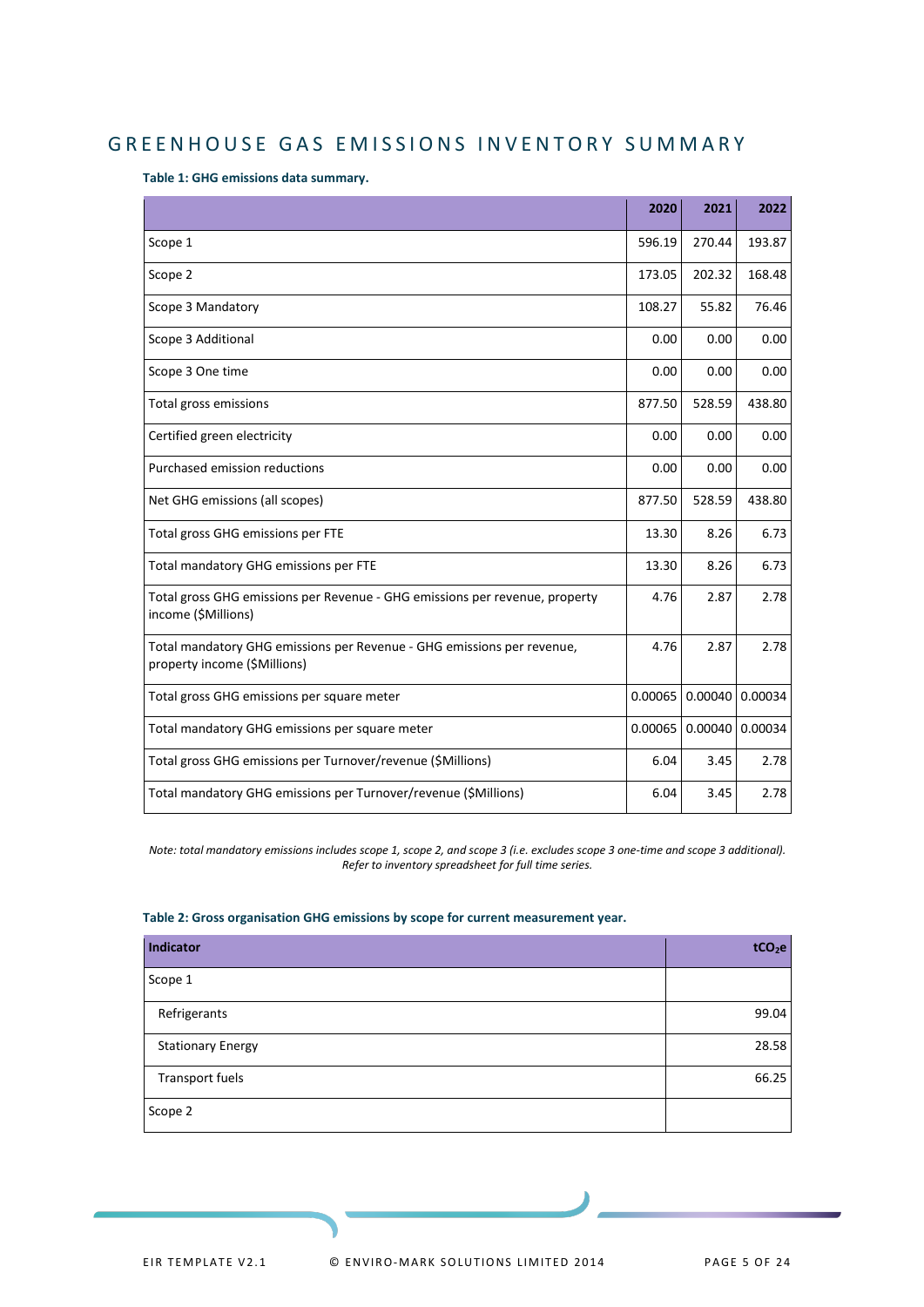| <b>Indicator</b>                 | tCO <sub>2</sub> e |
|----------------------------------|--------------------|
| Electricity                      | 168.48             |
| Scope 3                          |                    |
| Electricity                      | 14.44              |
| Passenger vehicles - default age | 4.44               |
| Passenger vehicles - post-2015   | 0.14               |
| Transport - other                | 1.26               |
| Waste                            | 56.19              |
| Total                            | 438.80             |

#### <span id="page-5-0"></span>**Table 3: GHG emissions inventory summary by scope and business unit.**

| <b>Component gas</b> | Scope 1 | Scope $2 $ | Scope 3 | <b>Total</b> | <b>Removals</b> | <b>After removals</b> |
|----------------------|---------|------------|---------|--------------|-----------------|-----------------------|
| CH <sub>4</sub>      | 0.67    | 6.45       | 56.79   | 63.91        | 0.00            | 63.91                 |
| CO <sub>2</sub>      | 92.22   | 161.80     | 19.49   | 273.50       | 0.00            | 273.50                |
| <b>HFCs</b>          | 99.04   | 0.00       | 0.00    | 99.04        | 0.00            | 99.04                 |
| N <sub>2</sub> O     | 1.94    | 0.23       | 0.18    | 2.35         | 0.00            | 2.35                  |
| NF <sub>3</sub>      | 0.00    | 0.00       | 0.00    | 0.00         | 0.00            | 0.00                  |
| <b>PFCs</b>          | 0.00    | 0.00       | 0.00    | 0.00         | 0.00            | 0.00                  |
| SF <sub>6</sub>      | 0.00    | 0.00       | 0.00    | 0.00         | 0.00            | 0.00                  |
| Total                | 193.87  | 168.48     | 76.46   | 438.80       | 0.00            | 438.80                |

#### <span id="page-5-1"></span>**Table 4: Mobile and stationary combustion of biomass.**

| <b>Biomass</b>       | Quantity | <b>Tonnes Biogenic CO<sub>2</sub></b> |
|----------------------|----------|---------------------------------------|
| No activity recorded | n/a      | n/a                                   |

#### <span id="page-5-2"></span>**Table 5: Deforestation of two hectares or more.**

| <b>Source</b>                                         | Mass <sup>1</sup> | tCO <sub>2</sub> e |
|-------------------------------------------------------|-------------------|--------------------|
| Deforestation tCO <sub>2</sub> e (tCO <sub>2</sub> e) | 0.00              | 0.00 <sub>1</sub>  |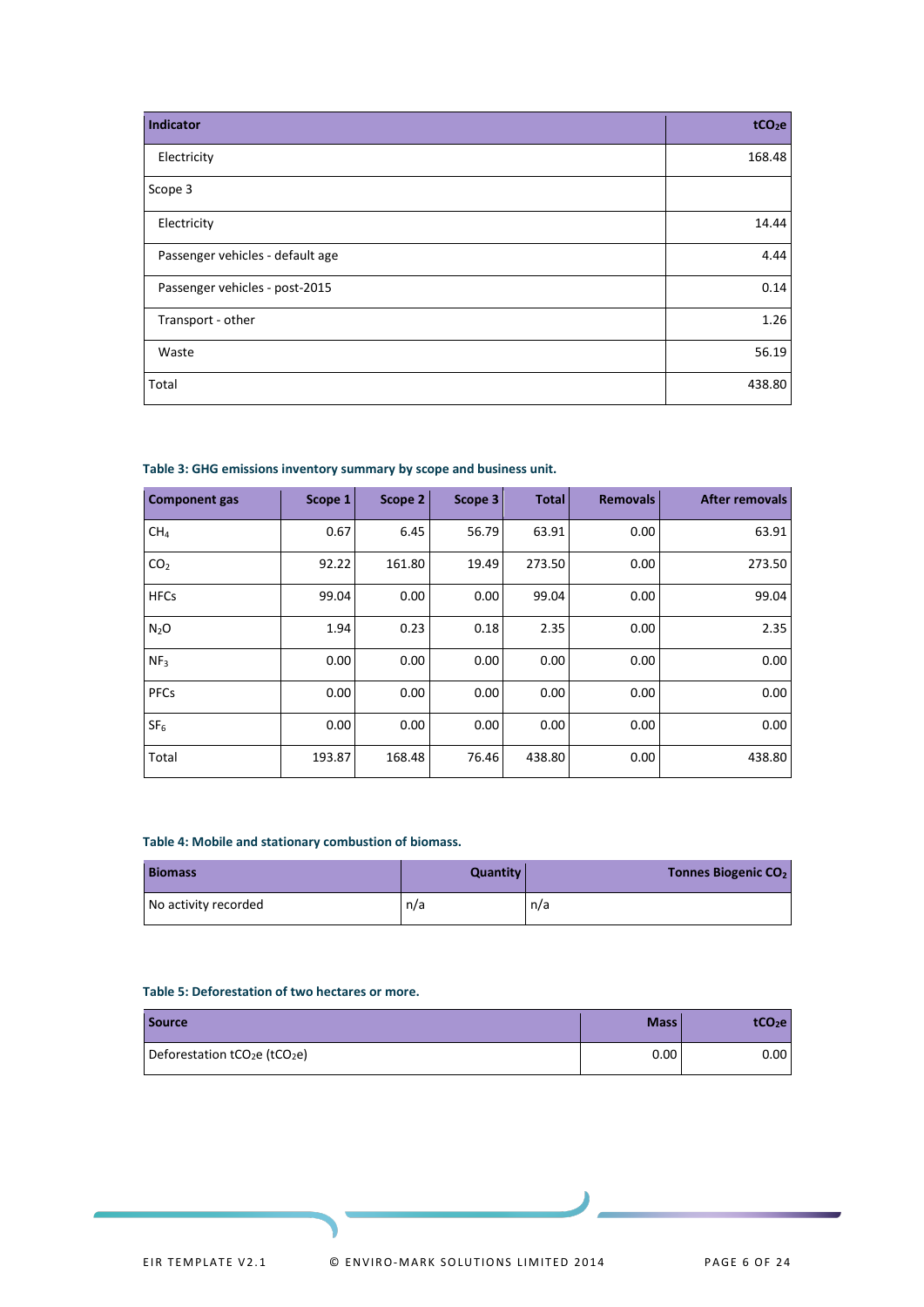#### <span id="page-6-0"></span>**Table 6: GHG stock liability (see Table 13: for mass of individual gases).**

| <b>Source</b>                           | <b>Units</b> | <b>Quantity</b> | Potential Liability tCO <sub>2</sub> e |
|-----------------------------------------|--------------|-----------------|----------------------------------------|
| Diesel commercial                       | litres       | 16,314.00       | 43.46                                  |
| HCFC-22 (R-22, Genetron 22 or Freon 22) | kilograms    | 846.70          | 1,532.53                               |
| <b>HFC-32</b>                           | kilograms    | 149.20          | 100.71                                 |
| R-404A                                  | kilograms    | 1.00            | 3.92                                   |
| R-407C                                  | kilograms    | 155.00          | 274.97                                 |
| R-410A                                  | kilograms    | 3,631.20        | 7,580.13                               |

#### <span id="page-6-1"></span>**Table 7: Land-use liabilities.**

| Type of sequestration                                           | Liability $tCO2e$ |
|-----------------------------------------------------------------|-------------------|
| Contingent liability (carbon sequestered this reporting period) | 0.00              |
| Potential sequestration liability (total carbon stock)          | 0.00              |

#### <span id="page-6-2"></span>**Table 8: Renewable electricity generation on-site.**

| Renewable generation on-site | kWh generated | tCO <sub>2</sub> e avoided |
|------------------------------|---------------|----------------------------|
| No activity recorded         | n/a           | n/a                        |

#### <span id="page-6-3"></span>**Table 9: Purchased emissions reductions.**

| Type of emission reductions purchased            | Amount | tCO <sub>2</sub> e |
|--------------------------------------------------|--------|--------------------|
| Certified green electricity (tCO <sub>2</sub> e) | 0.00   | 0.00               |
| Purchased emission reductions ( $tCO2e$ )        | 0.00   | 0.00               |
| Total                                            | 0.00   | 0.00               |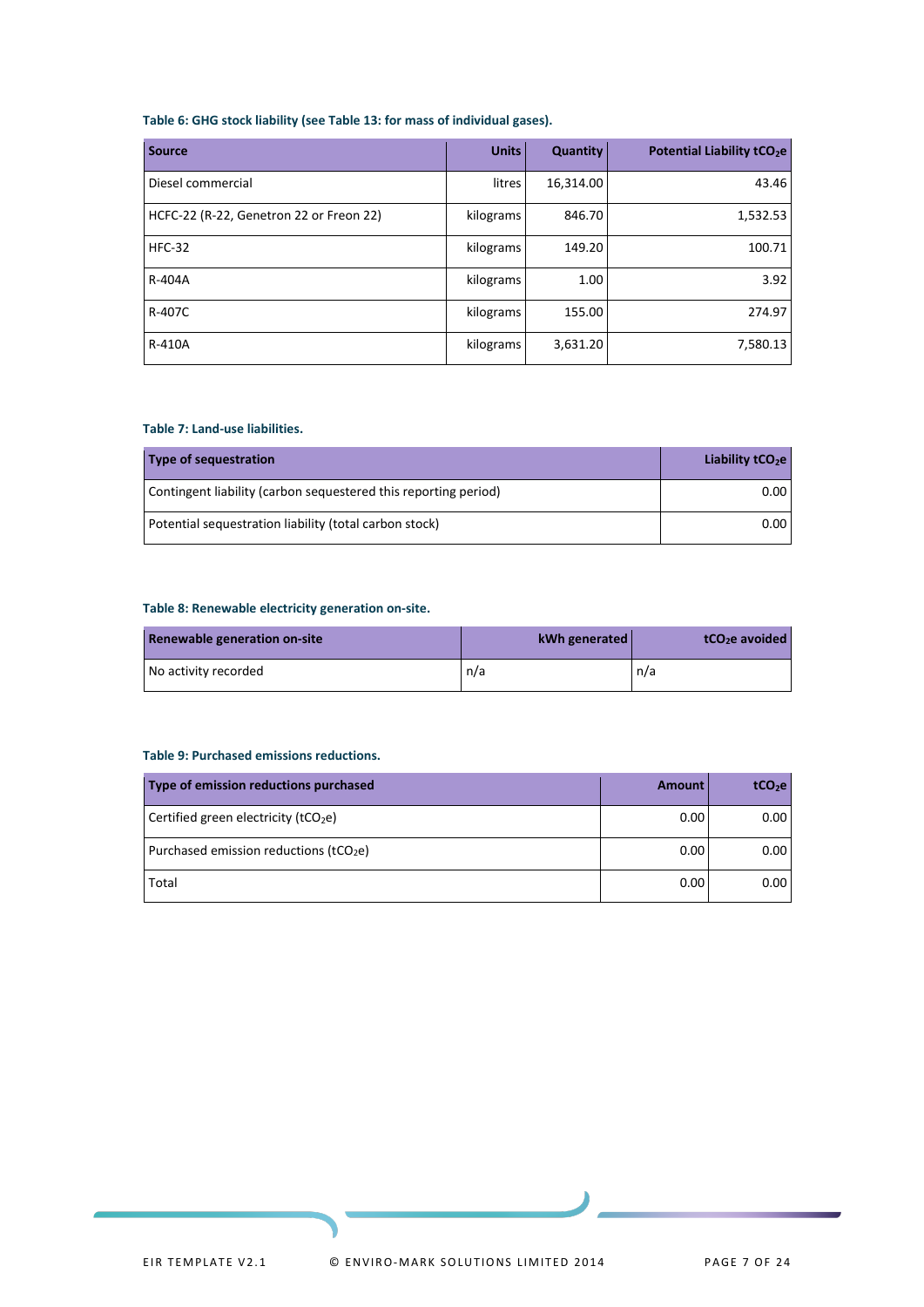## <span id="page-7-0"></span>1 INTRODUCTION

This report is the annual greenhouse gas (GHG) emissions<sup>[1](#page-7-3)</sup> inventory report for the named organisation. The inventory is a complete and accurate quantification of the amount of GHG emissions that can be directly attributed to the organisation's operations within the declared boundary and scope for the specified reporting period. The inventory has been prepared in accordance with the requirements of the **measure**-step[2](#page-7-4) of the Programme , which is based on the *Greenhouse Gas Protocol: A Corporate Accounting and Reporting Standard (2004) and ISO 14064- 1:2006 Specification with Guidance at the Organization Level for Quantification and Reporting of Greenhouse Gas Emissions and Removals[3](#page-7-5)* . Where relevant, the inventory is aligned with industry or sector best practice for emissions measurement and reporting.

This document is the annual greenhouse gas emissions report for Goodman (NZ) Limited ("GNZ"). GNZ is the Manager of the NZX Listed Goodman Property Trust ("GMT' or "Trust"). With a \$3.8 billion property portfolio, GMT is the largest investor in Industrial property in New Zealand.

GNZ follows the Ministry for the Environment's Guidance for Voluntary, Corporate Greenhouse Gas Reporting and uses Ministry for the Environment's "Measuring Emissions: A Guide for Organisations. 2019 Summary of Emission Factors" for the emission factor selection used in this report.

The inventory is a complete and accurate quantification of the GHG emissions that can be directly attributed to GNZ's operations within the declared boundary and scope for the specified reporting period.

An operational control approach was adopted when identifying greenhouse gas emission sources.

## <span id="page-7-1"></span>2 STATEMENT OF INTENT

This inventory forms part of the organisation's commitment to gain Programme certification.

This inventory reports into the Toitū carbonreduce programme. This inventory forms part of the organisation's commitment to monitoring and managing its greenhouse gas emissions to mitigate the impact of climate change. These public commitments have previously included the following targets;

- 1. 100% renewable energy use by 2025
- 2. Carbon neutral operations by 2025

Carbon neutral operations are now expected to be achieved in 2021, with Toitū net carbonZero certification.

The inventory is also intended to be used as the primary source of information required for the organisations CDP reporting.

## <span id="page-7-2"></span>3 ORGANISATION DESCRIPTION

GNZ is the Manager of GMT, an NZX listed Unit Trust that invests in industrial property across Auckland.

GNZ is a subsidiary of the ASX listed Goodman Group ("GMG"). GMG is also a cornerstone investor in GMT. Goodman Property Services (NZ) Limited ("GPSNZ") is another subsidiary of GMG employing the 60 staff that provide the management and development services to the Trust.

<span id="page-7-3"></span><sup>&</sup>lt;sup>1</sup> Throughout this document "emissions" means "GHG emissions".

<span id="page-7-4"></span><sup>&</sup>lt;sup>2</sup> Programme refers to the Toitū carbonreduce and the Toitū net carbonzero programme.

<span id="page-7-5"></span><sup>3</sup> Throughout this document 'GHG Protocol' means the *GHG Protocol Corporate Accounting and Reporting Standard* and 'ISO 14064-1:2006' means the international standard *Specification with Guidance at the Organizational Level for Quantification and Reporting of Greenhouse Gas Emissions and Removals*.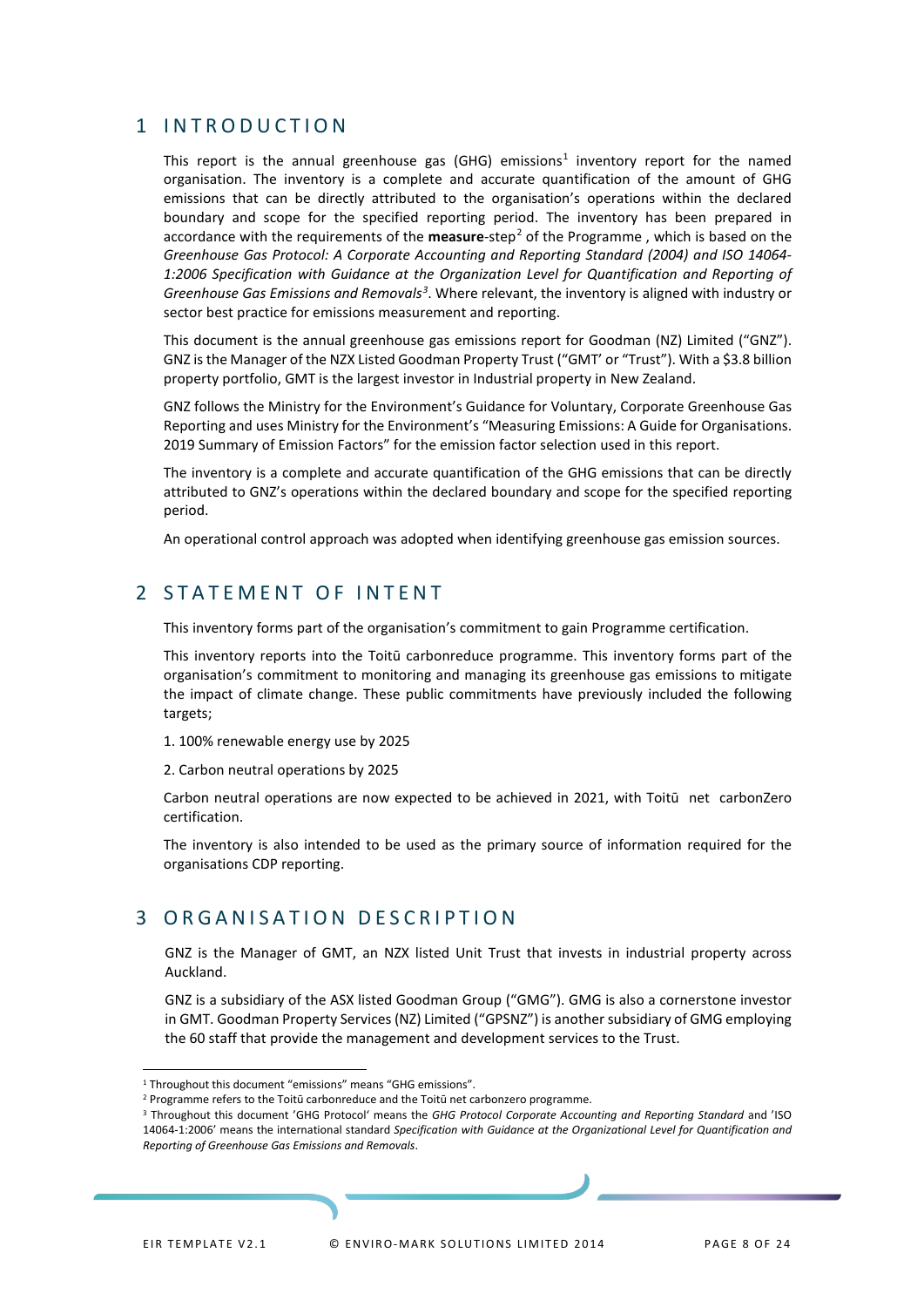## <span id="page-8-0"></span>4 ORGANISATIONAL BOUNDARIES INCLUDED FOR THIS REPORTING PERIOD

Organisational boundaries were set with reference to the methodology described in the GHG Protocol and ISO 14064-1:2006 standards. The GHG Protocol allows two distinct approaches to be used to consolidate GHG emissions: the equity share and control (financial or operational) approaches. The Programme specifies that the operational control consolidation approach should be used unless otherwise agreed with the Programme.

An operational control consolidation approach was used to account for emissions.

The entities that own the property assets of the Trust include, Goodman Nominee (NZ) Limited, Highbrook Business Park Limited and Highbrook Development Limited. The Trust jointly owns properties with GMG in Goodman Nominee (NZ) No. 2 Limited.

The operations of the management entity, GNZ, and the property, development and corporate service provider, GPSNZ, are also included within the organisational boundaries.





| <b>Business unit</b>                                  | <b>Address</b>                                                   | <b>Purpose</b>                                                                                                                                            |
|-------------------------------------------------------|------------------------------------------------------------------|-----------------------------------------------------------------------------------------------------------------------------------------------------------|
| Goodman Property Trust<br>("GMT")                     | Level 2, KPMG Centre, 18<br>Viaduct Harbour Avenue,<br>Auckland  | NZX listed Unit Trust, investing in high-quality industrial<br>property across Auckland. Current value of property<br>portfolio is \$3.8 billion.         |
| Goodman (NZ) Limited<br>("GNZ")                       | Level 2, KPMG Centre, 18<br>Viaduct Harbour Avenue,<br>Auckland  | Manager of GMT, subsidiary of ASX listed Goodman<br>Group. No staff, Six directors.                                                                       |
| Goodman Property<br>Services (NZ) Limited<br>(''GPS") | Level 2, KPMG Centre<br>18 Viaduct Harbour<br>Avenue<br>Auckland | Provider of property, development, and corporate<br>services to GMT. Subsidiary of ASX listed Goodman Group.<br>Employs 58 staff.<br>Operates two offices |
|                                                       | Goodman House                                                    |                                                                                                                                                           |

<span id="page-8-2"></span><span id="page-8-1"></span>

|  |  |  | Table 10: Brief description of business units in the certifying entity. |  |  |  |  |  |  |  |
|--|--|--|-------------------------------------------------------------------------|--|--|--|--|--|--|--|
|--|--|--|-------------------------------------------------------------------------|--|--|--|--|--|--|--|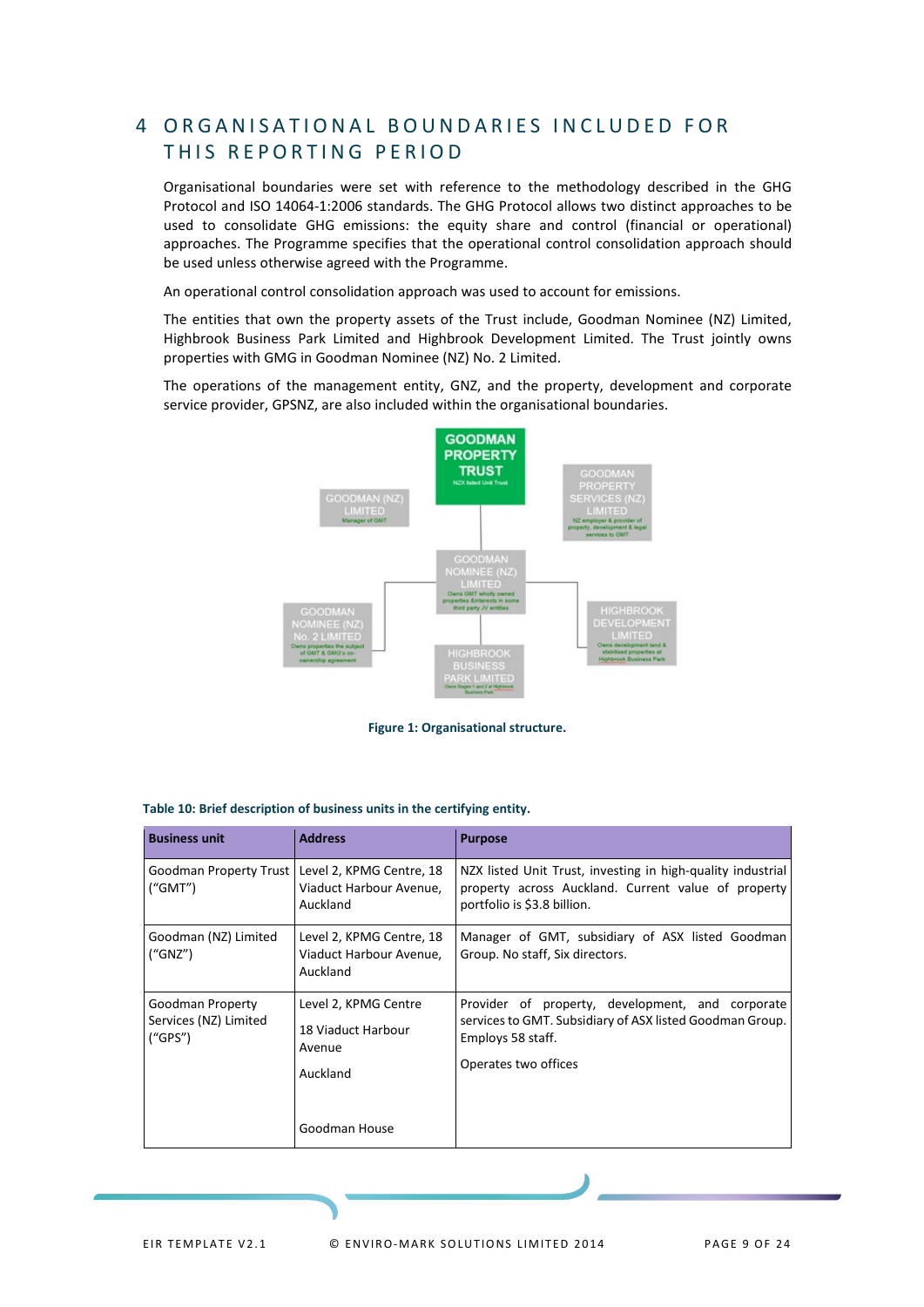| <b>Business unit</b>                  | <b>Address</b>                                                  | <b>Purpose</b>                                                                                                                                                                                                                                           |
|---------------------------------------|-----------------------------------------------------------------|----------------------------------------------------------------------------------------------------------------------------------------------------------------------------------------------------------------------------------------------------------|
|                                       | Level 1/60 Highbrook<br><b>Drive</b>                            |                                                                                                                                                                                                                                                          |
|                                       | Auckland 2013                                                   |                                                                                                                                                                                                                                                          |
| Goodman Nominee (NZ)<br>Limited       | Level 2, KPMG Centre, 18<br>Viaduct Harbour Avenue,<br>Auckland | Entity that owns GMT investment and development<br>properties and interests in JV's.<br>GHG reporting includes sources under operational<br>control                                                                                                      |
| Highbrook Development<br>Limited      | Level 2, KPMG Centre, 18<br>Viaduct Harbour Avenue,<br>Auckland | Entity that owns certain properties, including the<br>development land, at Highbrook Business Park.<br>GHG reporting includes sources under operational<br>control                                                                                       |
| Highbrook Business Park<br>Limited    | Level 2, KPMG Centre, 18<br>Viaduct Harbour Avenue,<br>Auckland | Entity that owns certain investment properties at<br>Highbrook Business Park.<br>GHG reporting includes sources under operational<br>control                                                                                                             |
| Goodman Nominee (NZ)<br>No. 2 Limited | Level 2, KPMG Centre, 18<br>Viaduct Harbour Avenue,<br>Auckland | Entity that holds jointly owned properties of GMT and<br>Goodman Group. Comprises mainly land assets with a<br>combined value of less than \$5 million.<br>GHG reporting includes sources under operational<br>control and represent 100% of the assets. |

## <span id="page-9-0"></span>5 ORGANISATIONAL BUSINESS UNITS EXCLUDED FROM INVENTORY

The following entities are excluded from inventory as they are either; unrelated to the investment and operational activities of Goodman in New Zealand relating to Goodman Property Trust or no longer active.

Henshaw Holdings Limited &Henshaw Goodman Limited - Former property-owning JV, where the assets have been sold

GMT Bond Issuer Limited & GMT Wholesale Bond Issuer - Financing entities

Highbrook Park Trust - A Trust that owns the reserves and parklands around Highbrook

Highbrook Management Limited - Service provider to Highbrook Park Trust

Goodman Finance NZ Limited - Financing entity within Goodman Group

Goodman (Paihia) Limited & Goodman Investment Holdings (NZ) limited & Goodman (Wynyard Precinct) Limited - Property and asset owning subsidiaries of Goodman Group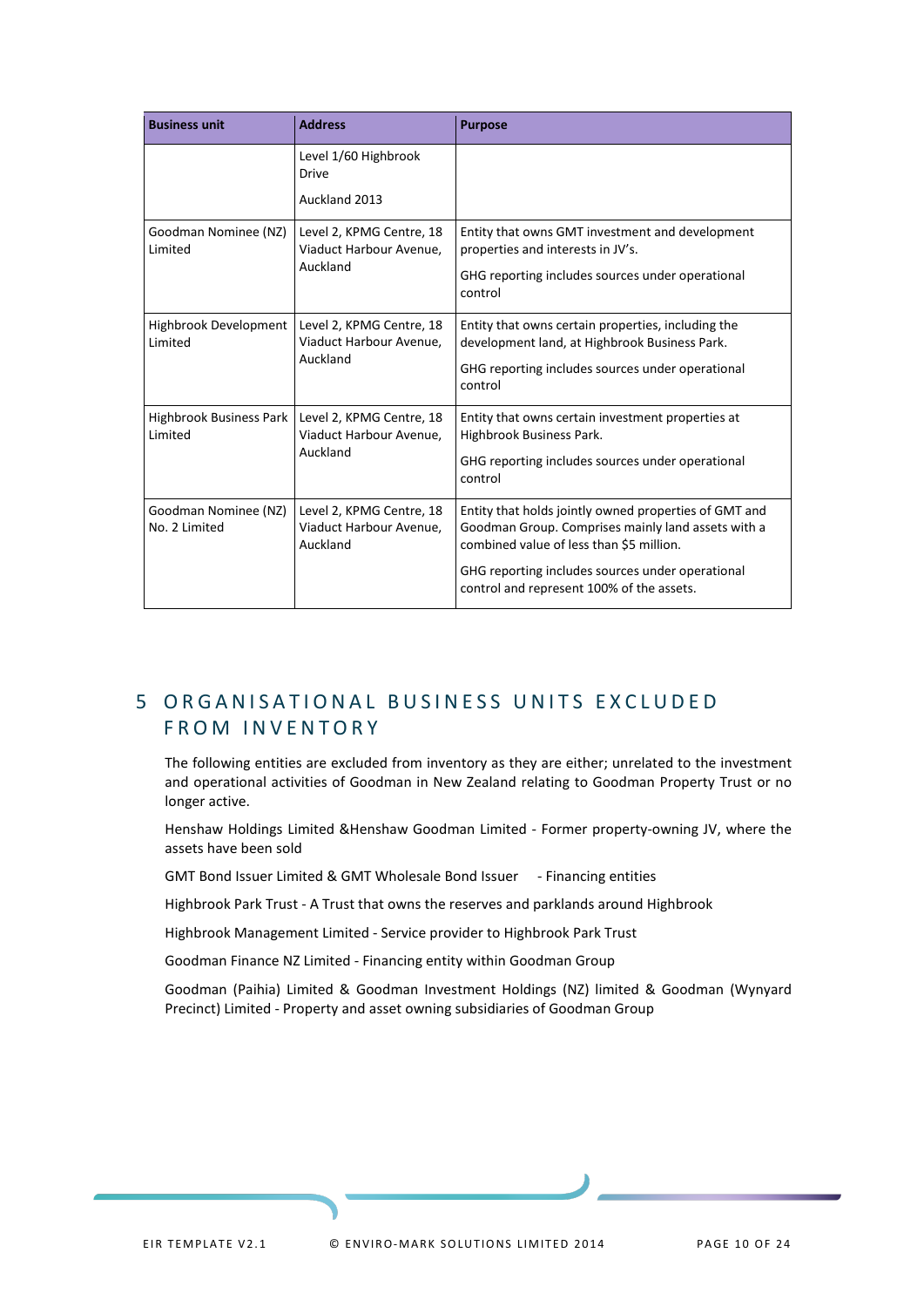## <span id="page-10-0"></span>6 GHG EMISSIONS SOURCE INCLUSIONS

The GHG emissions sources included in this inventory are those required for Programme certification and were identified with reference to the methodology described in the GHG Protocol and ISO 14064-1:2006 standards. Identification of emissions sources was achieved via personal communications with Goodman Property Services (NZ) Limited staff, and cross-checked against operational expenditure records for the reporting period. These records were viewed in order to see what activities may be associated with emissions from all of the operations.

As adapted from the GHG Protocol, these emissions were classified into the following categories:

- **Direct GHG emissions (Scope 1):** GHG emissions from sources that are owned or controlled by the company.
- **Indirect GHG emissions (Scope 2):** GHG emissions from the generation of purchased electricity, heat and steam consumed by the company.
- **Indirect GHG emissions (Scope 3):** GHG emissions required by the Programme that occur as a consequence of the activities of the company but occur from sources not owned or controlled by the company. Inclusion of other Scope 3 emissions sources is done on a case-by-case basis.

After liaison with the organisation, the emissions sources in Table 11 have been identified and included in the GHG emissions inventory.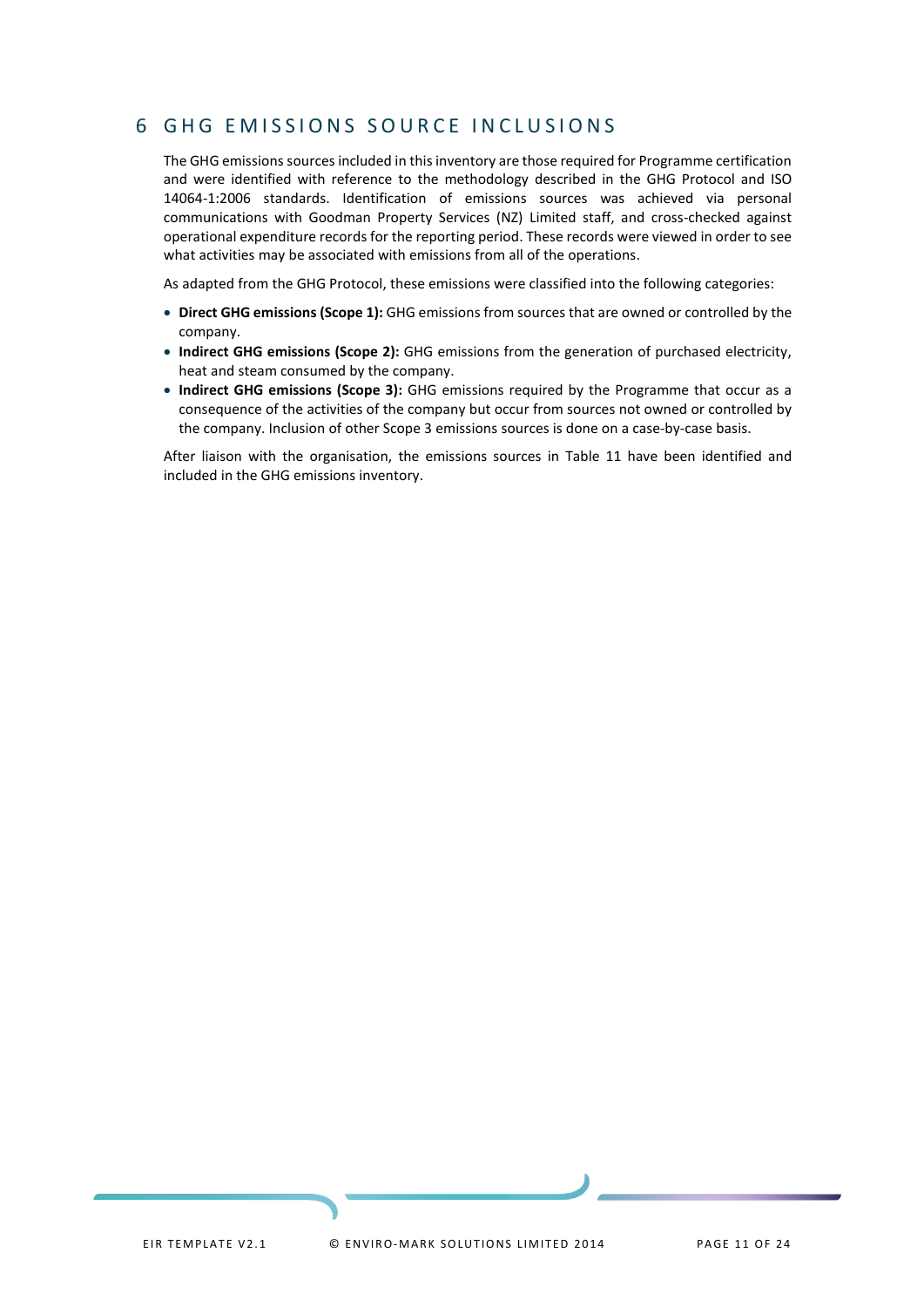<span id="page-11-0"></span>

| <b>Business unit</b>                            | <b>GHG emissions</b><br>source     | <b>GHG</b><br>emissions<br>level scope | Data source      | <b>Data</b><br>collection<br>unit | <b>Uncertainty (description)</b>                                                                                                                  |
|-------------------------------------------------|------------------------------------|----------------------------------------|------------------|-----------------------------------|---------------------------------------------------------------------------------------------------------------------------------------------------|
| Goodman<br>Property<br>Services (NZ)<br>Limited | Air travel domestic<br>(average)   | Scope 3                                | Airline          | pkm                               | N/A, International - Consumption Data from Company Travel Card and Airline invoices.<br>N/A, Domestic - Consumption Data from Company Travel Card |
| Goodman<br>Property<br>Services (NZ)<br>Limited | Air travel long haul<br>(business) | Scope 3                                | Airline          | pkm                               | N/A, International - Consumption Data from Company Travel Card and Airline invoices.<br>N/A, Domestic - Consumption Data from Company Travel Card |
| Goodman<br>Property<br>Services (NZ)<br>Limited | Air travel short haul<br>(econ)    | Scope 3                                | Airline          | pkm                               | N/A, International - Consumption Data from Company Travel Card and Airline invoices.<br>N/A, Domestic – Consumption Data from Company Travel Card |
| Goodman<br>Property<br>Services (NZ)<br>Limited | Air travel short haul<br>b/f class | Scope 3                                | Airline          | pkm                               | N/A, International - Consumption Data from Company Travel Card and Airline invoices.<br>N/A, Domestic – Consumption Data from Company Travel Card |
| Goodman<br>Property<br>Services (NZ)<br>Limited | Diesel                             | Scope 1                                | Fuel Card report | L                                 | N/A, reports provided assume data is complete from supplier.                                                                                      |

#### **Table 11: GHG emissions sources included in the inventory**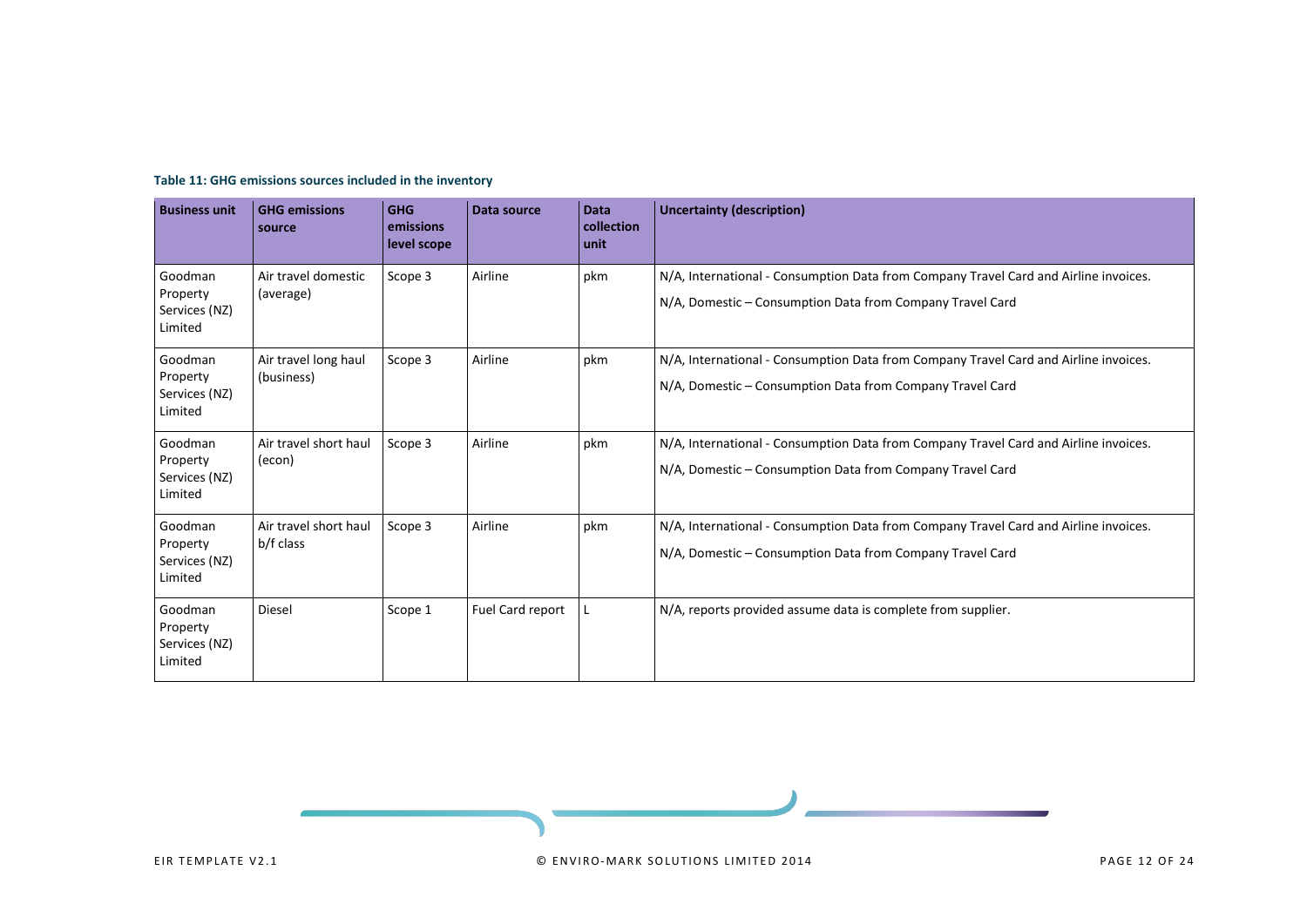| <b>Business unit</b>                            | <b>GHG emissions</b><br>source             | <b>GHG</b><br>emissions<br>level scope | <b>Data source</b>                            | <b>Data</b><br>collection<br>unit | <b>Uncertainty (description)</b>                                                                                                                                                                                                                                                                                                                                                                                                                                                                                                                 |
|-------------------------------------------------|--------------------------------------------|----------------------------------------|-----------------------------------------------|-----------------------------------|--------------------------------------------------------------------------------------------------------------------------------------------------------------------------------------------------------------------------------------------------------------------------------------------------------------------------------------------------------------------------------------------------------------------------------------------------------------------------------------------------------------------------------------------------|
| Goodman<br>Property<br>Services (NZ)<br>Limited | Electricity                                | Scope 2                                | Smartpower-3rd<br>Party power<br>verification | kWh                               | The report is based on consumption data from building areas and building services under<br>operational control. It accurately divides each invoices consumption into the right month i.e.<br>if an invoice going from the 15th April to the 15 May, average daily consumption is calculated<br>and then applied to each portion of the invoice (15 days in April and 15 day in May. Therefore,<br>all level of discrepancy due to billing periods is eliminated and consumption data is accurate<br>from the beginning to the end of each month. |
| Goodman<br>Property<br>Services (NZ)<br>Limited | Petrol premium                             | Scope 1                                | Fuel Card report                              | L                                 | N/A, reports provided assume data is complete from supplier.                                                                                                                                                                                                                                                                                                                                                                                                                                                                                     |
| Goodman<br>Property<br>Services (NZ)<br>Limited | Petrol regular                             | Scope 1                                | Fuel Card report                              | L                                 | N/A, reports provided assume data is complete from supplier.                                                                                                                                                                                                                                                                                                                                                                                                                                                                                     |
| Goodman<br>Property<br>Services (NZ)<br>Limited | Private Car average<br>(fuel type unknown) | Scope 3                                | Goodman<br>Finance                            | km                                | N/A, Details of all mileage claims from Goodman Staff                                                                                                                                                                                                                                                                                                                                                                                                                                                                                            |
| Goodman<br>Property<br>Services (NZ)<br>Limited | Rental Car average<br>(fuel type unknown)  | Scope 1                                | Goodman<br>Finance                            | km                                | N/A, Details downloaded from account.                                                                                                                                                                                                                                                                                                                                                                                                                                                                                                            |
| Goodman<br>Property<br>Services (NZ)<br>Limited | Taxi (regular)                             | Scope 3                                | Goodman<br>Finance                            | \$                                | N/A, Details of all fares paid by Goodman Staff                                                                                                                                                                                                                                                                                                                                                                                                                                                                                                  |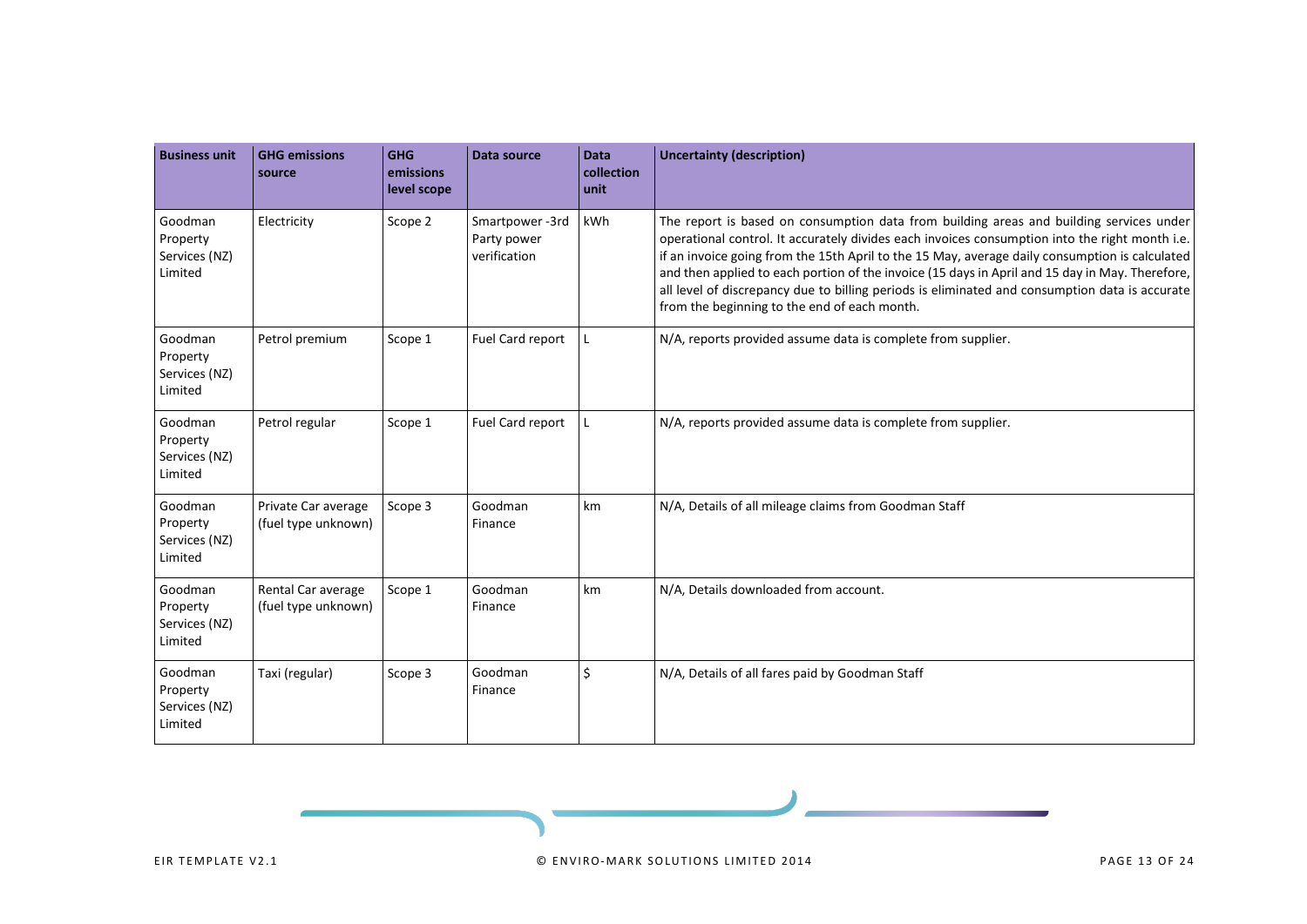| <b>Business unit</b>                            | <b>GHG emissions</b><br>source                                   | <b>GHG</b><br>emissions<br>level scope | Data source                                   | <b>Data</b><br>collection<br>unit | <b>Uncertainty (description)</b>                                                                                                                                                                                                                                                                                                                                                                                                                                                                                                                 |
|-------------------------------------------------|------------------------------------------------------------------|----------------------------------------|-----------------------------------------------|-----------------------------------|--------------------------------------------------------------------------------------------------------------------------------------------------------------------------------------------------------------------------------------------------------------------------------------------------------------------------------------------------------------------------------------------------------------------------------------------------------------------------------------------------------------------------------------------------|
| Goodman<br>Property<br>Services (NZ)<br>Limited | Taxi (regular)                                                   | Scope 3                                | Uber                                          | km                                | N/A, Details downloaded from account.                                                                                                                                                                                                                                                                                                                                                                                                                                                                                                            |
| Goodman<br><b>Property Trust</b>                | Air travel domestic<br>(average)                                 | Scope 3                                | Airline                                       | pkm                               | N/A, International - Consumption Data from Company Travel Card and Airline invoices.<br>N/A, Domestic - Consumption Data from Company Travel Card                                                                                                                                                                                                                                                                                                                                                                                                |
| Goodman<br><b>Property Trust</b>                | <b>Diesel</b>                                                    | Scope 1                                | Goodman Online                                | L                                 | /A, complete record of Diesel Fuel charged by contractors for refuelling                                                                                                                                                                                                                                                                                                                                                                                                                                                                         |
| Goodman<br><b>Property Trust</b>                | Electricity                                                      | Scope 2                                | Smartpower-3rd<br>Party power<br>verification | kWh                               | The report is based on consumption data from building areas and building services under<br>operational control. It accurately divides each invoices consumption into the right month i.e.<br>if an invoice going from the 15th April to the 15 May, average daily consumption is calculated<br>and then applied to each portion of the invoice (15 days in April and 15 day in May. Therefore,<br>all level of discrepancy due to billing periods is eliminated and consumption data is accurate<br>from the beginning to the end of each month. |
| Goodman<br><b>Property Trust</b>                | R-410A                                                           | Scope 1                                | <b>HVAC Contractor</b>                        | kg                                | N/A, complete record of refrigerant charged by contractors for replacement of lost refrigerant                                                                                                                                                                                                                                                                                                                                                                                                                                                   |
| Goodman<br><b>Property Trust</b>                | Waste landfilled<br><b>LFGR Mixed waste</b>                      | Scope 3                                | <b>Waste Provider</b>                         | kg                                | N/A, complete record of waste charged by contractors for building areas and building services<br>under operational control.                                                                                                                                                                                                                                                                                                                                                                                                                      |
| Goodman<br>Property<br>Services (NZ)<br>Limited | Car Medium (BEV) -<br>electricity<br>consumption - post-<br>2015 | Scope 1                                | Goodman<br>Finance                            | km                                | N/A, Details taken from log book.                                                                                                                                                                                                                                                                                                                                                                                                                                                                                                                |
| Goodman<br><b>Property Trust</b>                | HCFC-22 (R-22,<br>Genetron 22 or<br>Freon 22)                    | Scope 1                                | <b>HVAC Contractor</b>                        | kg                                | N/A, complete record of refrigerant charged by contractors for replacement of lost refrigerant                                                                                                                                                                                                                                                                                                                                                                                                                                                   |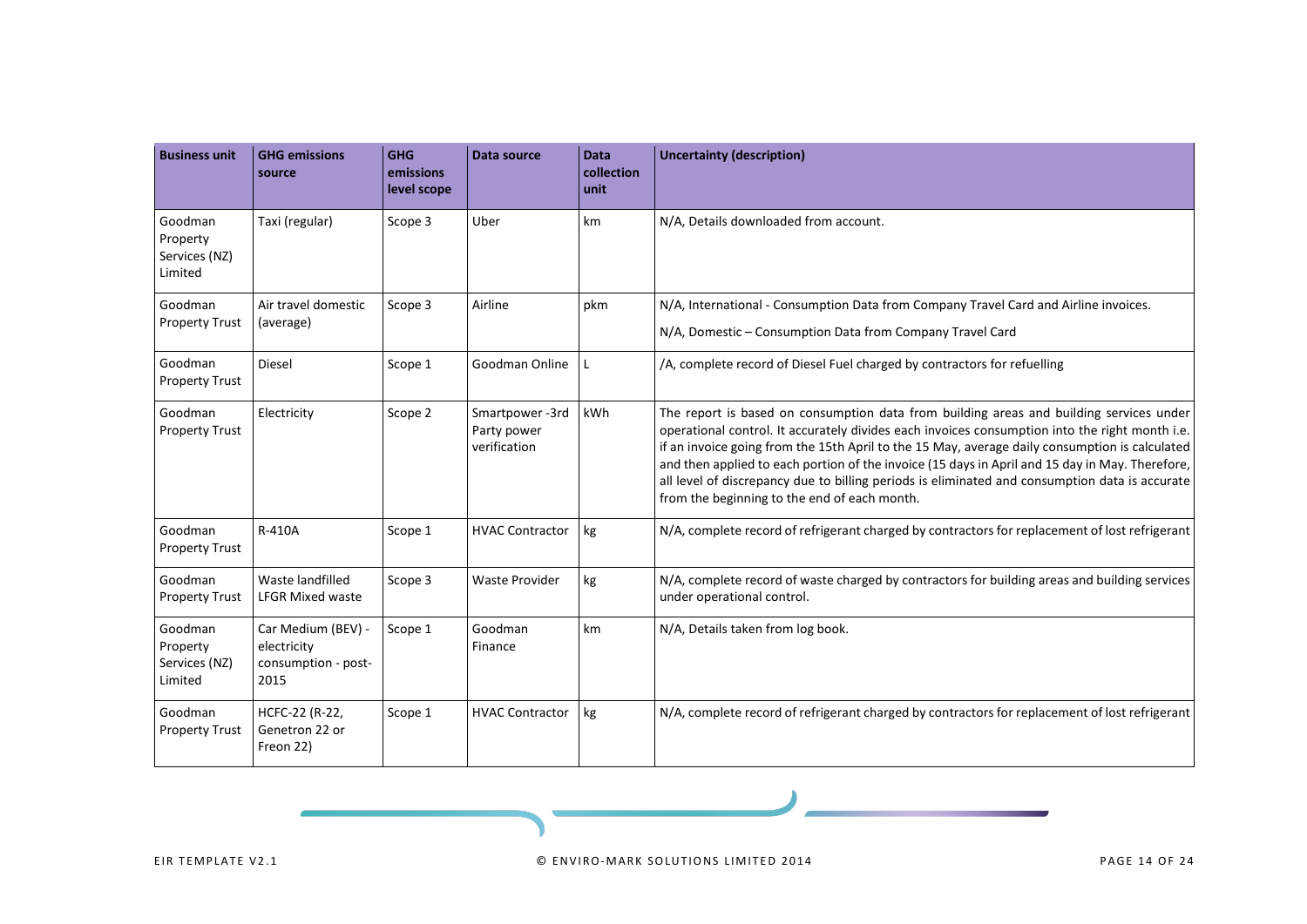| <b>Business unit</b>                            | <b>GHG emissions</b><br>source | l GHG<br>emissions<br>level scope | Data source                                   | <b>Data</b><br>collection<br>unit | <b>Uncertainty (description)</b>                                                               |
|-------------------------------------------------|--------------------------------|-----------------------------------|-----------------------------------------------|-----------------------------------|------------------------------------------------------------------------------------------------|
| Goodman<br><b>Property Trust</b>                | R-407C                         | Scope 1                           | <b>HVAC Contractor</b>                        | kg                                | N/A, complete record of refrigerant charged by contractors for replacement of lost refrigerant |
| Goodman<br>Property<br>Services (NZ)<br>Limited | Electricity T&D<br>Losses      | Scope 3                           | Smartpower-3rd<br>Party power<br>verification | kWh                               | This is based on the total kWh consumed and applied to the T&D Emission factor                 |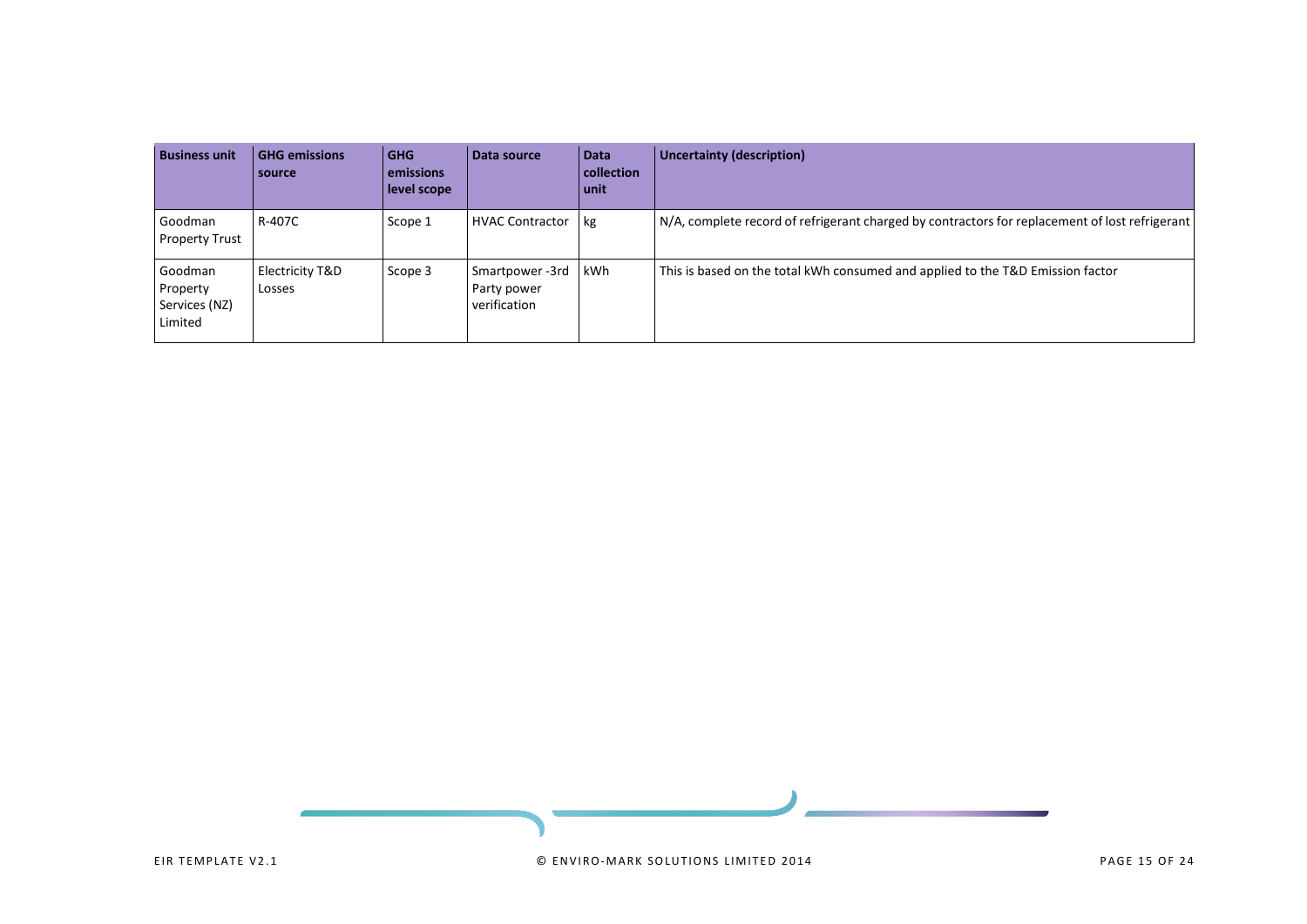## <span id="page-15-0"></span>6.1 Other emissions – HFCs, PFCs and  $SF<sub>6</sub>$

We use hydrofluorocarbons (HFCs) in our operations and these have been included in the inventory. n/a

No operations use perfluorocarbons (PFCs), Nitrogen Trifluoride (N3) nor sulphur hexafluoride  $(SF_6)$ , therefore no holdings of these are reported and no emissions from these sources are included in this inventory. n/a

## <span id="page-15-1"></span>6.2 Other emissions – biomass

No biomass is combusted in the operations and therefore no emissions from the combustion of biomass are included in this inventory. n/a

## <span id="page-15-2"></span>6.3 Other emissions – deforestation

No deforestation has been undertaken by the organisation on land it owns and that is included in this inventory. Therefore no emissions from deforestation are included in this inventory. n/a

## <span id="page-15-3"></span>6.4 Pre-verified data

No pre-verified data is included within the inventory.

## <span id="page-15-4"></span>7 GHG EMISSIONS SOURCE EXCLUSIONS

Emissions sources in Table 12 have been identified and excluded from the GHG emissions inventory.

| <b>Business unit</b>                                                                                                                                                  | <b>GHG emissions</b><br>source | <b>GHG</b><br>emissions<br>level scope | <b>Reason for exclusion</b>                                                                                                                                                                               |
|-----------------------------------------------------------------------------------------------------------------------------------------------------------------------|--------------------------------|----------------------------------------|-----------------------------------------------------------------------------------------------------------------------------------------------------------------------------------------------------------|
| Goodman Nominee (NZ) Limited<br>Including Highbrook)<br>Development Limited, Highbrook<br><b>Business Park Limited and</b><br>Goodman Nominee (NZ) No. 2<br>Limited)  | Electricity                    | Scope 2                                | Electricity consumption from building areas<br>and building services paid directly by the<br>tenant. Excluded as it is outside operational<br>control. This includes Electricity recharged to<br>Tenants. |
| Goodman Nominee (NZ) Limited<br>(Including Highbrook)<br>Development Limited, Highbrook<br><b>Business Park Limited and</b><br>Goodman Nominee (NZ) No. 2<br>Limited) | Electricity                    | Scope 2                                | Electricity purchased and recharged directly<br>to Tenants.                                                                                                                                               |
| Goodman Nominee (NZ) Limited<br>(Including Highbrook)<br>Development Limited, Highbrook<br><b>Business Park Limited and</b><br>Goodman Nominee (NZ) No. 2<br>Limited) | Waste to<br>landfill           | Scope 3                                | Waste generated and disposed of directly by<br>the tenant. Excluded as it is outside<br>operational control.                                                                                              |

#### <span id="page-15-5"></span>**Table 12:** GHG emissions sources excluded from the inventory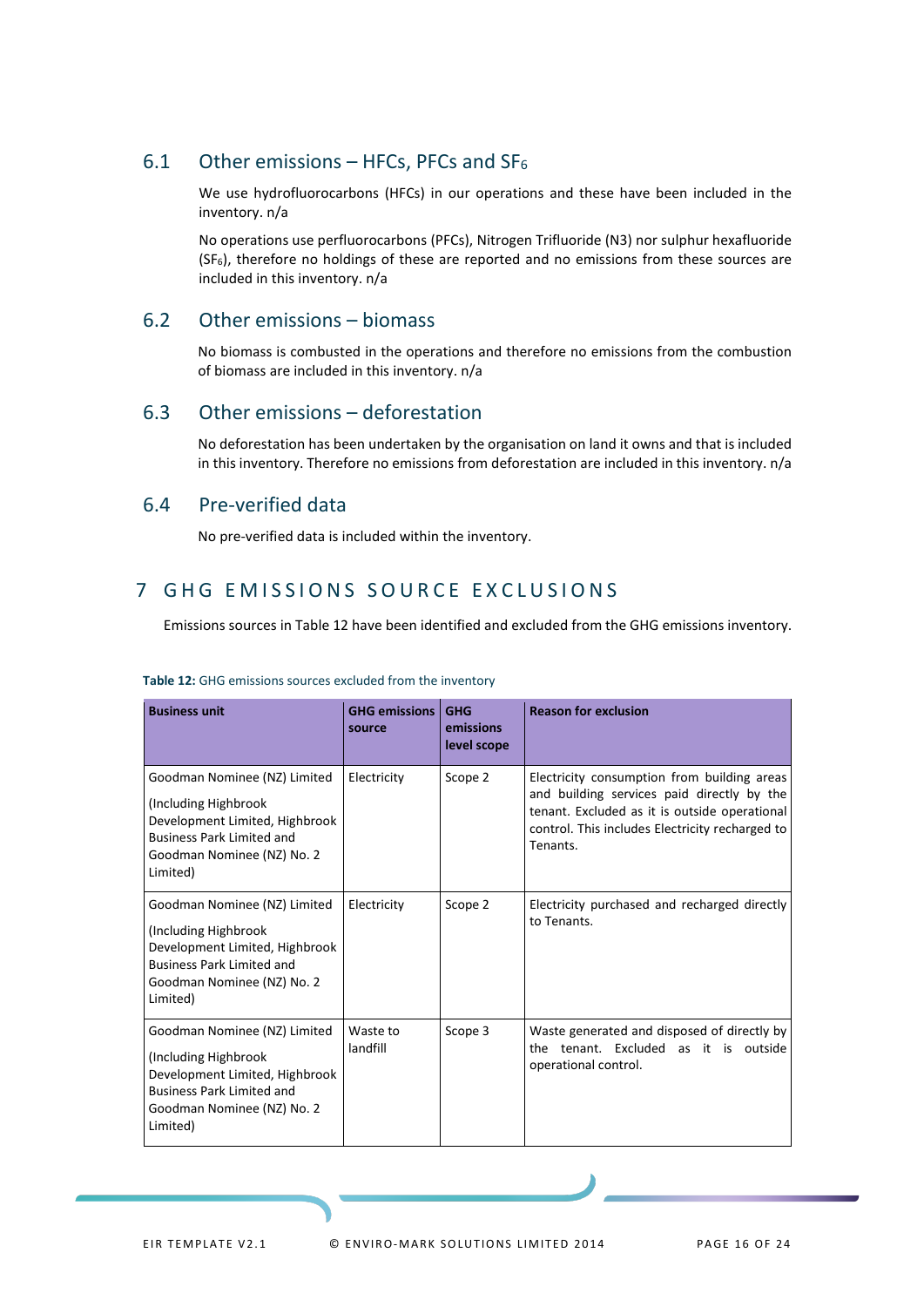| <b>Business unit</b>                                                                                                                                                 | <b>GHG emissions</b><br>source | <b>GHG</b><br>emissions<br>level scope | <b>Reason for exclusion</b>                                                                                                                                                                        |
|----------------------------------------------------------------------------------------------------------------------------------------------------------------------|--------------------------------|----------------------------------------|----------------------------------------------------------------------------------------------------------------------------------------------------------------------------------------------------|
| Goodman Nominee (NZ) Limited<br>(Including Highbrook<br>Development Limited, Highbrook                                                                               | Recycling                      | Scope 3                                | Recycling, data collected from operational<br>control is excluded. As well recycling disposed<br>of directly by the tenant as it is outside<br>operational control.                                |
| <b>Business Park Limited and</b><br>Goodman Nominee (NZ) No. 2<br>Limited)                                                                                           |                                |                                        |                                                                                                                                                                                                    |
| Goodman Nominee (NZ) Limited                                                                                                                                         | Development<br>electricity     | Scope 2                                | The activities and operations of development<br>contractors are excluded as it is outside                                                                                                          |
| (Including Highbrook<br>Development Limited, Highbrook<br><b>Business Park Limited and</b><br>Goodman Nominee (NZ) No. 2<br>Limited)                                 |                                |                                        | operational control.                                                                                                                                                                               |
| Goodman Nominee (NZ) Limited<br>(Including Highbrook<br>Development Limited, Highbrook<br><b>Business Park Limited and</b><br>Goodman Nominee (NZ) No. 2<br>Limited) | Development<br>Gas             | Scope 1                                | The activities and operations of development<br>contractors are excluded as it is outside<br>operational control.                                                                                  |
| Goodman Nominee (NZ) Limited<br>(Including Highbrook<br>Development Limited, Highbrook<br><b>Business Park Limited and</b><br>Goodman Nominee (NZ) No. 2<br>Limited) | Development<br>Waste           | Scope 3                                | The activities and operations of building<br>contractors are excluded as it is outside<br>operational control.                                                                                     |
| Goodman Property Services (NZ)<br>Limited                                                                                                                            | Waste to<br>landfill           | Scope 3                                | Waste generated and disposed from the City<br>Office (KPMG Building) is combined with all<br>building waste, not able to separate from this<br>period. Waste from Highbrook office is<br>included. |
| Goodman Property Services (NZ)<br>Limited                                                                                                                            | Staff<br>commuting             | Scope 3                                | Excluded as it is outside operational control.                                                                                                                                                     |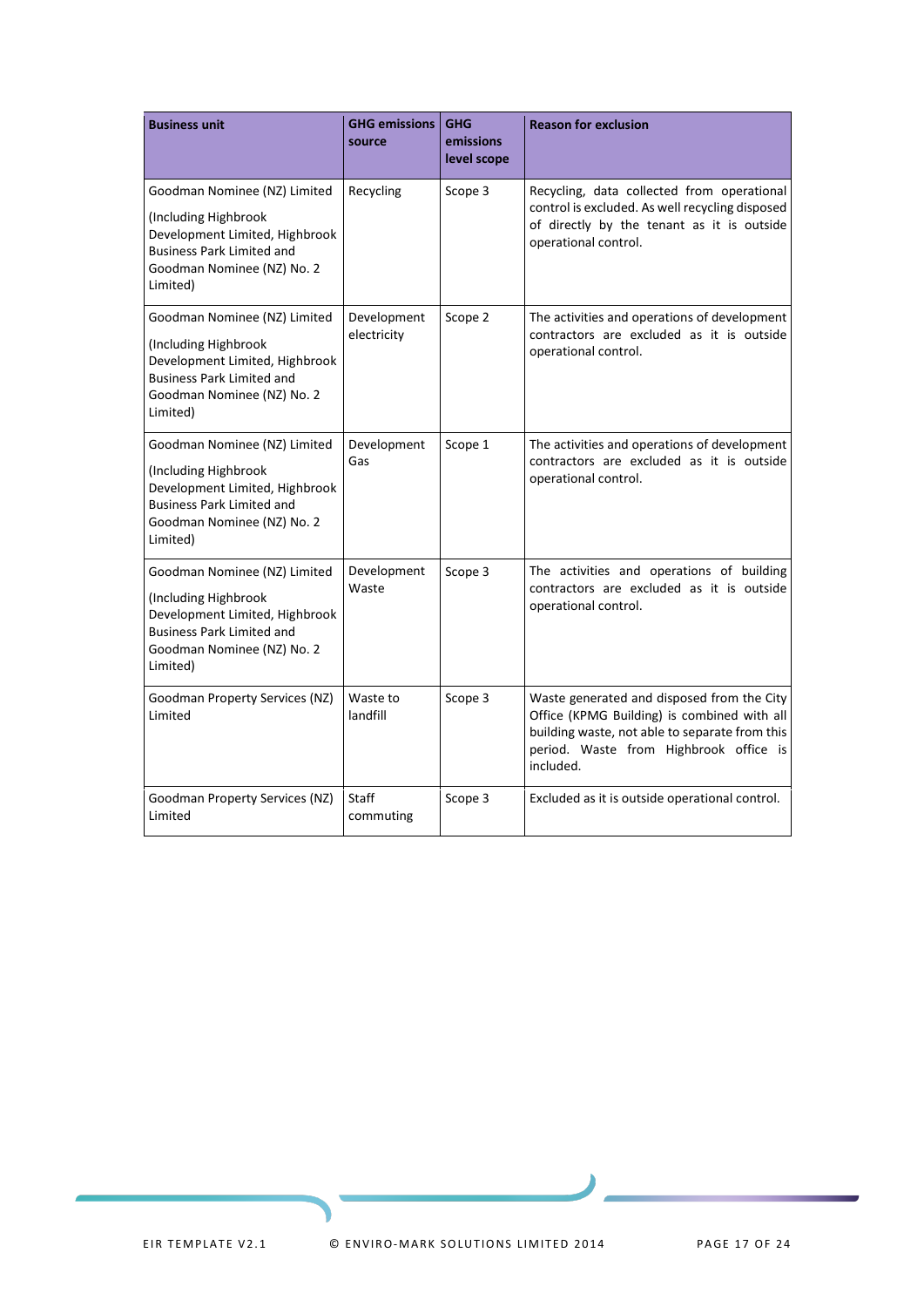## <span id="page-17-0"></span>8 DATA COLLECTION AND UNCERTAINTIES

Table 11 provides an overview of how data were collected for each GHG emissions source, the source of the data and an explanation of any uncertainties or assumptions made. Estimated numerical uncertainties are reported with the emissions calculations and results.

All data was calculated using Toitū emanage and GHG emissions factors as provided by the Programme (see Appendix 1 - data summary.xls).

A calculation methodology has been used for quantifying the GHG emissions inventory using emissions source activity data multiplied by GHG emissions or removal factors.

Scope 1 data is predominately provided from Fuel Card reports. The exception is diesel fuel consumption relating to fire pump testing, this is provided by the contractor and is manually collated.

Refrigerant emissions are provided by the HVAC contractor and include the volume of gas required to re-gas existing HVAC systems after damage or repair.

Scope 2 data includes electricity from the operation of the management offices and from building areas and building services, within the portfolio, under operational control. In all cases the data is provided by Smart Power, an independent service provider.

Scope 3 data includes mileage expense claims from staff using personal vehicles for business. This is extracted from the Fraedom expense management system which tracks individual trips and generates summary reports. Taxi travel is taken from company credit card use or expense claims that is also are entered through the Fraedom system. Travel via Uber is taken from an annual summary of the Goodman account.

With no dedicated travel service provider, business trips are booked directly. Domestic and international flight data is extracted from the ledger with the description of each trip used to assess distance using online tools with relevant short haul and long-haul factors then used to calculate emissions.

Waste volumes are provided by the contractors for building areas and building services under operational control. This Exclude waste from head office as can't be separated and measured at this present time.

Turnover - This is provisional figure as will not be finalised until the completion of an external financial audit and announced to the market in mid-May.

## <span id="page-17-1"></span>9 GHG EMISSIONS CALCULATIONS AND RESULTS

GHG emissions for the organisation for this measurement period are provided in Table 1 where they are stated by greenhouse gas, by scope, by business unit and as total emissions.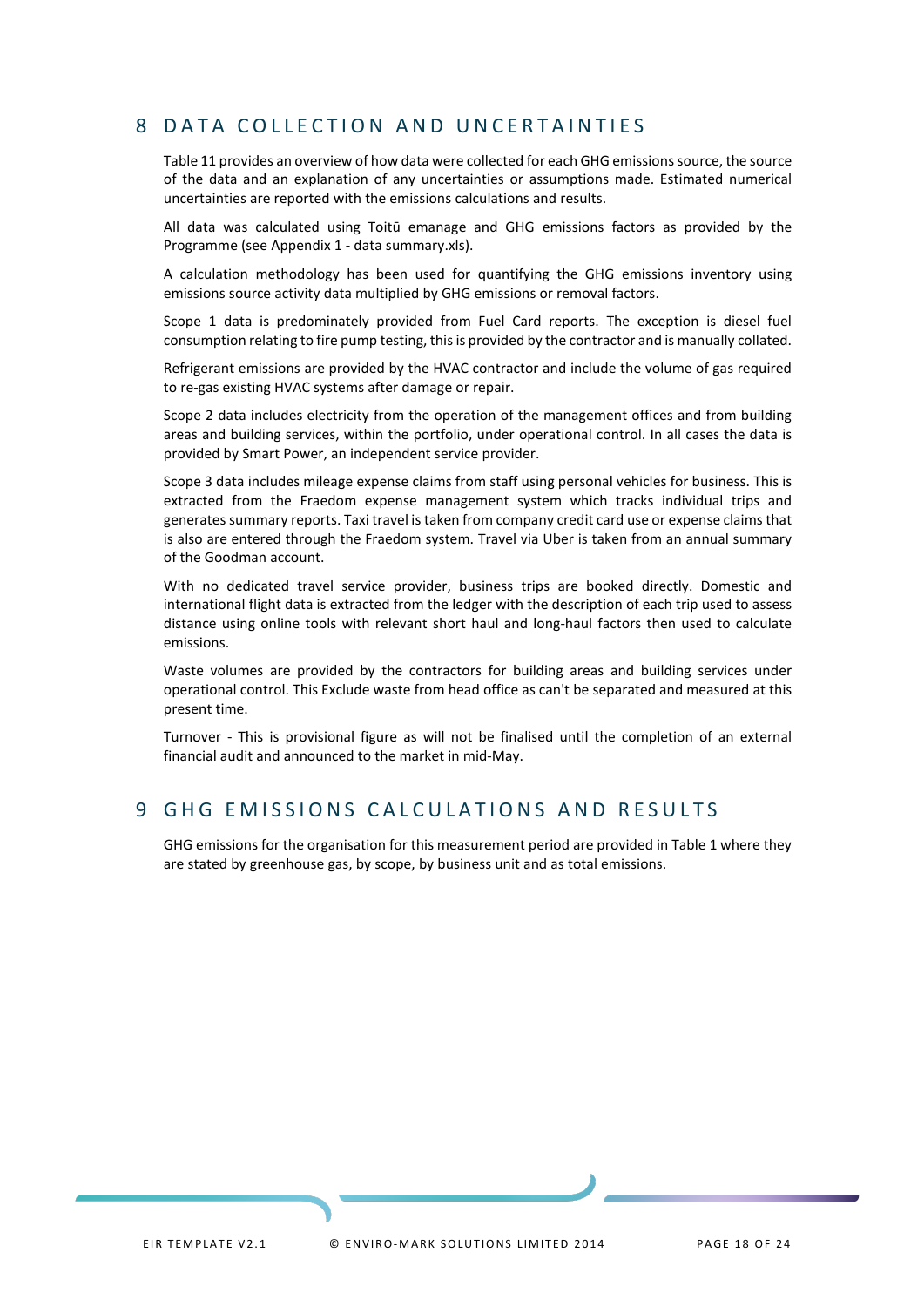

Figure 2: GHG emissions (tonnes CO<sub>2</sub>e) by scope

<span id="page-18-0"></span>

<span id="page-18-1"></span>Figure 3: GHG emissions (tonnes CO<sub>2</sub>e) by business activity.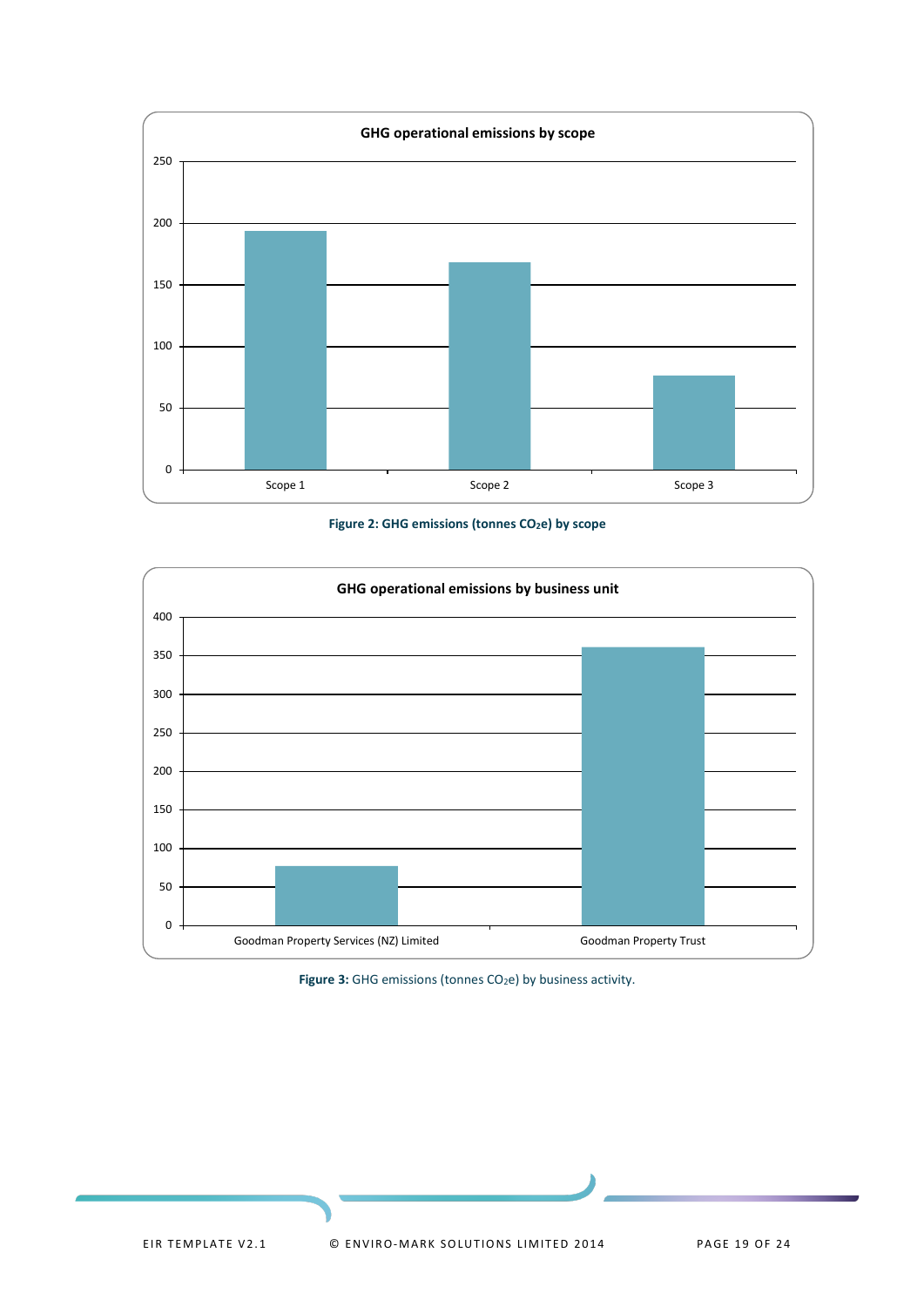

**Figure 4**: GHG emissions sources by source.

<span id="page-19-1"></span>The inventory report and any GHG assertions are expected to be verified by a Programme-approved, third-party verifier. The level of assurance is reported in a separate Assurance Statement provided to the directors of the certified entity.

## <span id="page-19-0"></span>10 EMISSIONS REDUCTIONS AND REMOVALS ENHANCEMENT

GHG emissions for the organisation for the current reporting period are detailed in Table 1. The year-on-year reduction in absolute emissions is ahead of the targets set in the organisations Emissions Management and Reduction plan. Volatility between years is not unexpected and the impacts of Covid-19 have also contributed to the overall reduction in emissions.

The organisation will have an updated management plan in place for managing and reducing emissions in the future in order to maintain Programme recertification.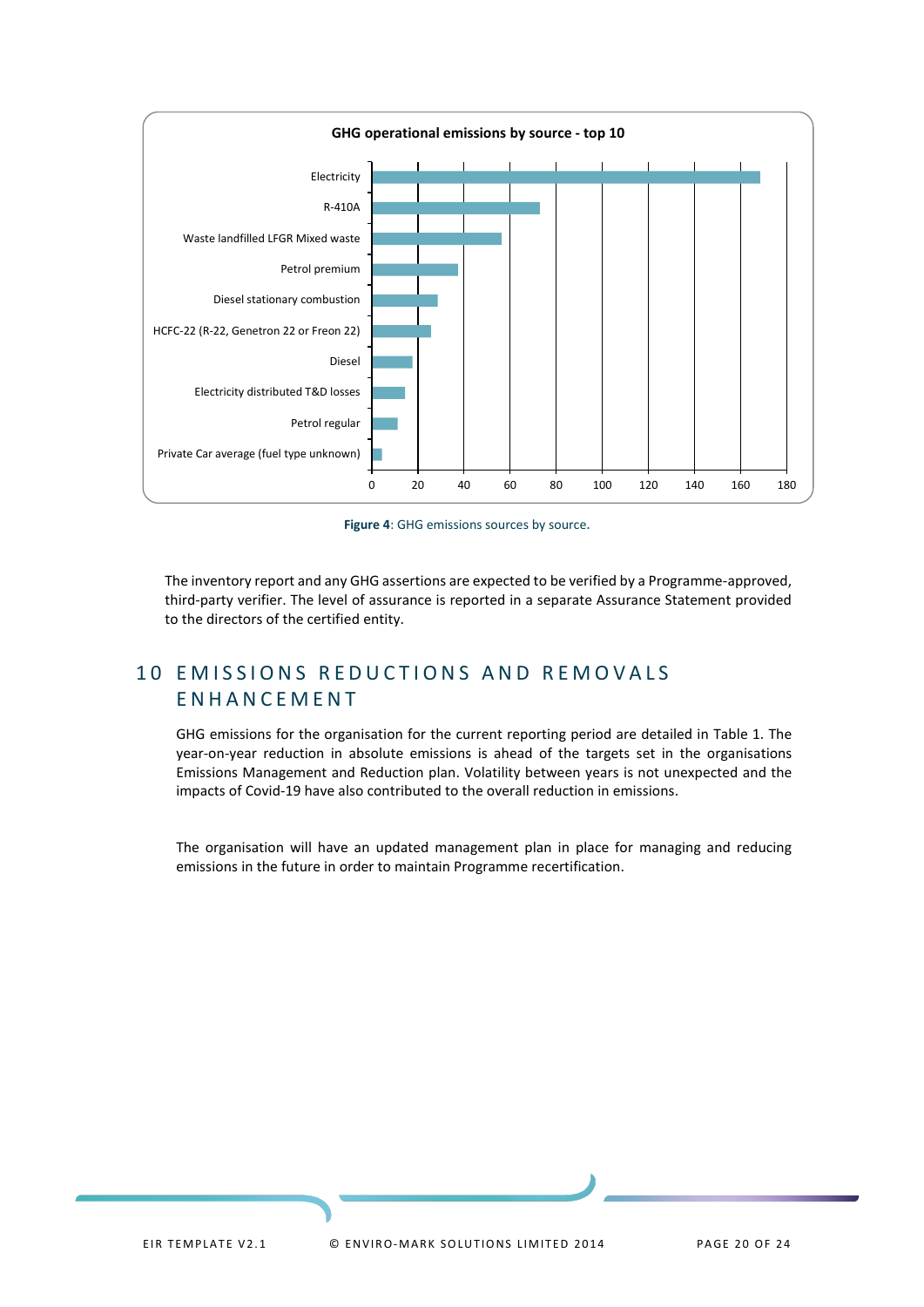

**Figure 5**: Comparison of GHG operational emissions by scope between the reporting periods.

<span id="page-20-0"></span>

<span id="page-20-1"></span>**Figure 6:** Comparison of GHG operational emissions by emissions sources between the reporting periods.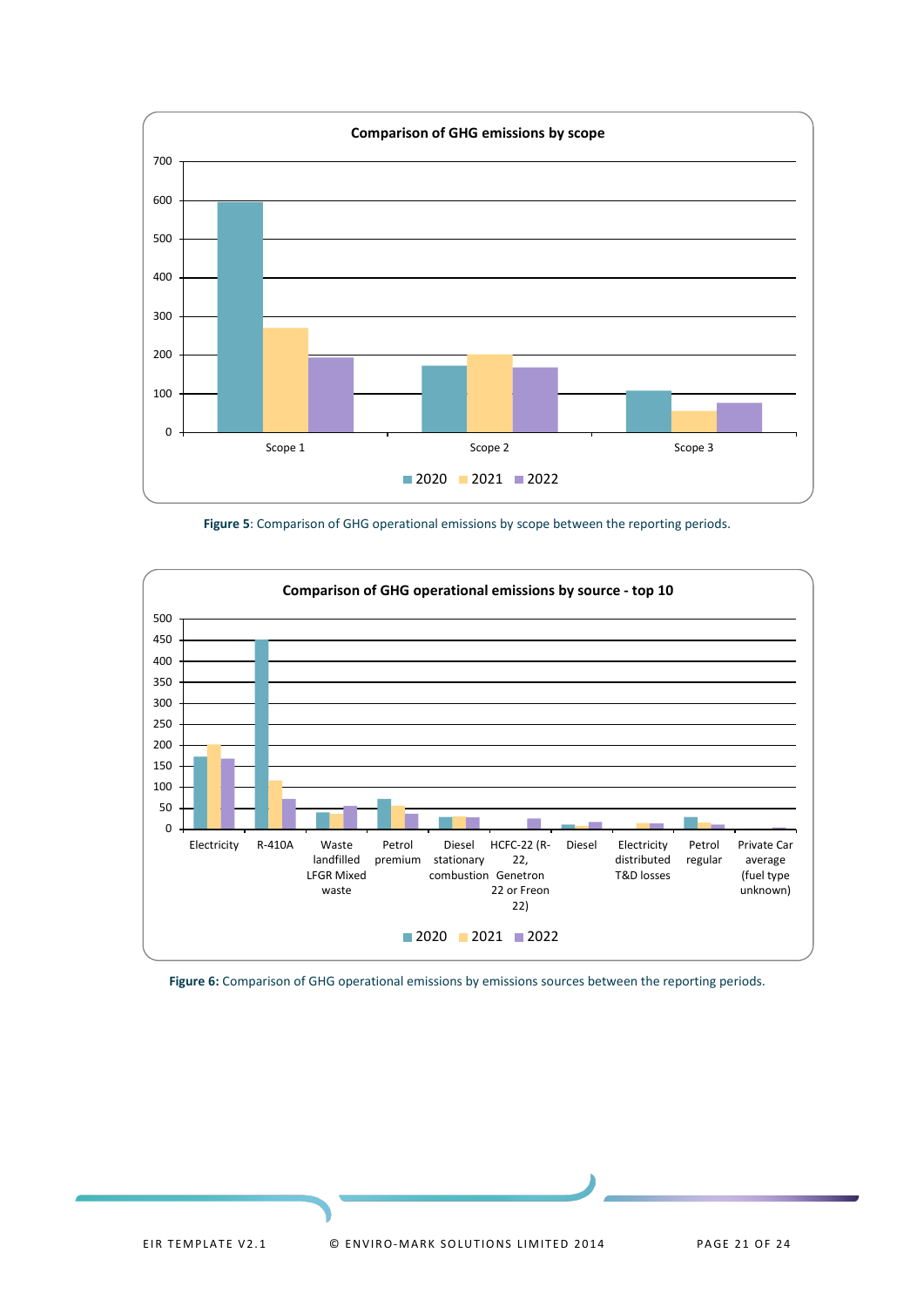

<span id="page-21-3"></span>Figure 7: Comparison of emissions by business unit between the reporting periods.

## <span id="page-21-0"></span>11 LIABILITIES

## <span id="page-21-1"></span>11.1 GHG stocks held<sup>[4](#page-21-4)</sup>

HFCs, PFCs and SF6 represent GHGs with high global warming potentials. Their accidental release could result in a large increase in emissions for that year, and therefore the stock holdings are reported under the Programme (Table 13).

GHG stocks have not been reported in this inventory.

| <b>Business Unit</b>             | <b>Source</b>                                 | <b>Units</b> | <b>Amount held -</b><br>start of reporting<br>period | Amount held - end of<br>reporting period | <b>Potential</b><br>Liability tCO <sub>2</sub> e |
|----------------------------------|-----------------------------------------------|--------------|------------------------------------------------------|------------------------------------------|--------------------------------------------------|
| Goodman<br><b>Property Trust</b> | Diesel commercial                             | litres       | 12,264.00                                            | 16,314.00                                | 43.45                                            |
| Goodman<br><b>Property Trust</b> | HCFC-22 (R-22,<br>Genetron 22 or Freon<br>22) | kilograms    | 0.00                                                 | 846.70                                   | 1,532.53                                         |
| Goodman<br><b>Property Trust</b> | <b>HFC-32</b>                                 | kilograms    | 0.00                                                 | 149.20                                   | 100.71                                           |
| Goodman<br><b>Property Trust</b> | R-404A                                        | kilograms    | 0.00                                                 | 1.00                                     | 3.92                                             |

<span id="page-21-2"></span>**Table 13:** HFCs, PFCs and SF6 GHG emissions and liabilities.

<span id="page-21-4"></span><sup>4</sup> HFC stock liabilities for systems under 3 kg can be excluded.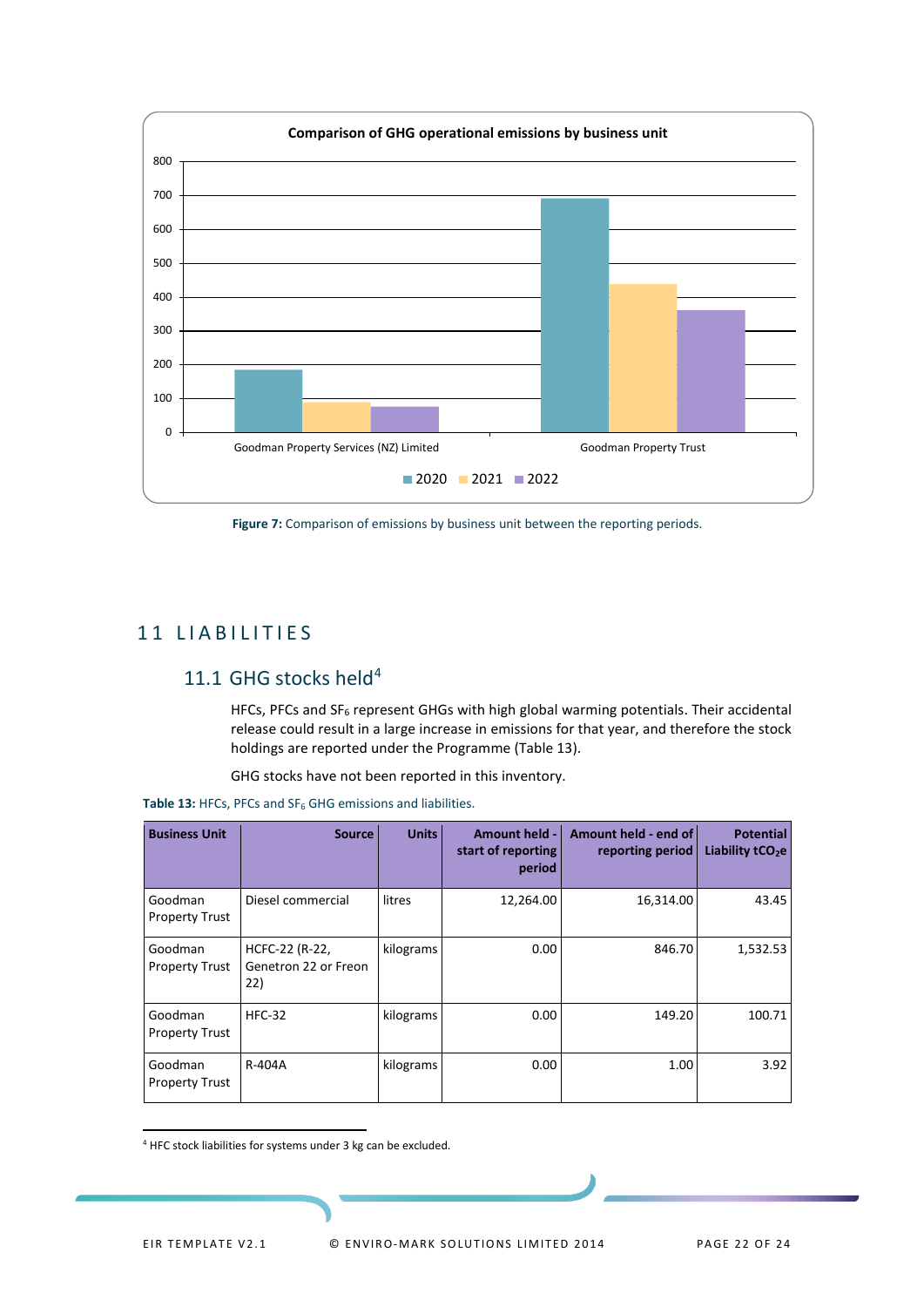| <b>Business Unit</b>             | <b>Source</b> | <b>Units</b> | <b>Amount held -</b><br>start of reporting<br>period | Amount held - end of<br>reporting period | <b>Potential</b><br>Liability $tCO2e$ |
|----------------------------------|---------------|--------------|------------------------------------------------------|------------------------------------------|---------------------------------------|
| Goodman<br><b>Property Trust</b> | R-407C        | kilograms    | 0.00                                                 | 155.00                                   | 274.97                                |
| Goodman<br><b>Property Trust</b> | R-410A        | kilograms    | 13,495.19                                            | 3,631.20                                 | 7,580.13                              |

## <span id="page-22-0"></span>11.2 Land-use change

Organisations that own land subject to land-use change may achieve sequestration of carbon dioxide through a change in the carbon stock on that land. Where a sequestration is claimed, then this also represents a liability in future years should fire, flood or other management activities release the stored carbon.

Land-use change has been included in this inventory. n/a

## <span id="page-22-1"></span>1 2 PURCHASED REDUCTIONS

Purchased reductions could include certified "green" electricity, verified offsets or other carbonneutral-certified services. Organisations may choose to voluntarily purchase carbon credits (or offsets) or green electricity that meets the eligibility criteria set by a regulatory authority. The reported gross emissions may not be reduced through the purchase of offsets or green tariff electricity.

Purchased emission reductions have not been included in this inventory. n/a

Certified green electricity has not been included in this inventory. n/a

We do not generate on-site renewable electricity. n/a

## <span id="page-22-2"></span>13 DOUBLE COUNTING / DOUBLE OFFSETTING

Double counting/offsetting refers to situations where:

- Parts of the organisation have been prior offset.
- The same emissions sources have been reported (and offset) in both organisation and product.
- Emissions have been included and potentially offset in the GHG emissions inventories of two different organisations, e.g. a company and one of its suppliers/contractors. This is particularly relevant to indirect (Scope 2 and 3) emissions sources.
- The organisation generates renewable electricity, uses or exports the electricity and claims the carbon benefits.
- Emissions reductions are counted as removals in an organisation's GHG emissions inventory and are counted or used as offsets/carbon credits by another organisation.

Double counting / double offsetting has not been included in this inventory.